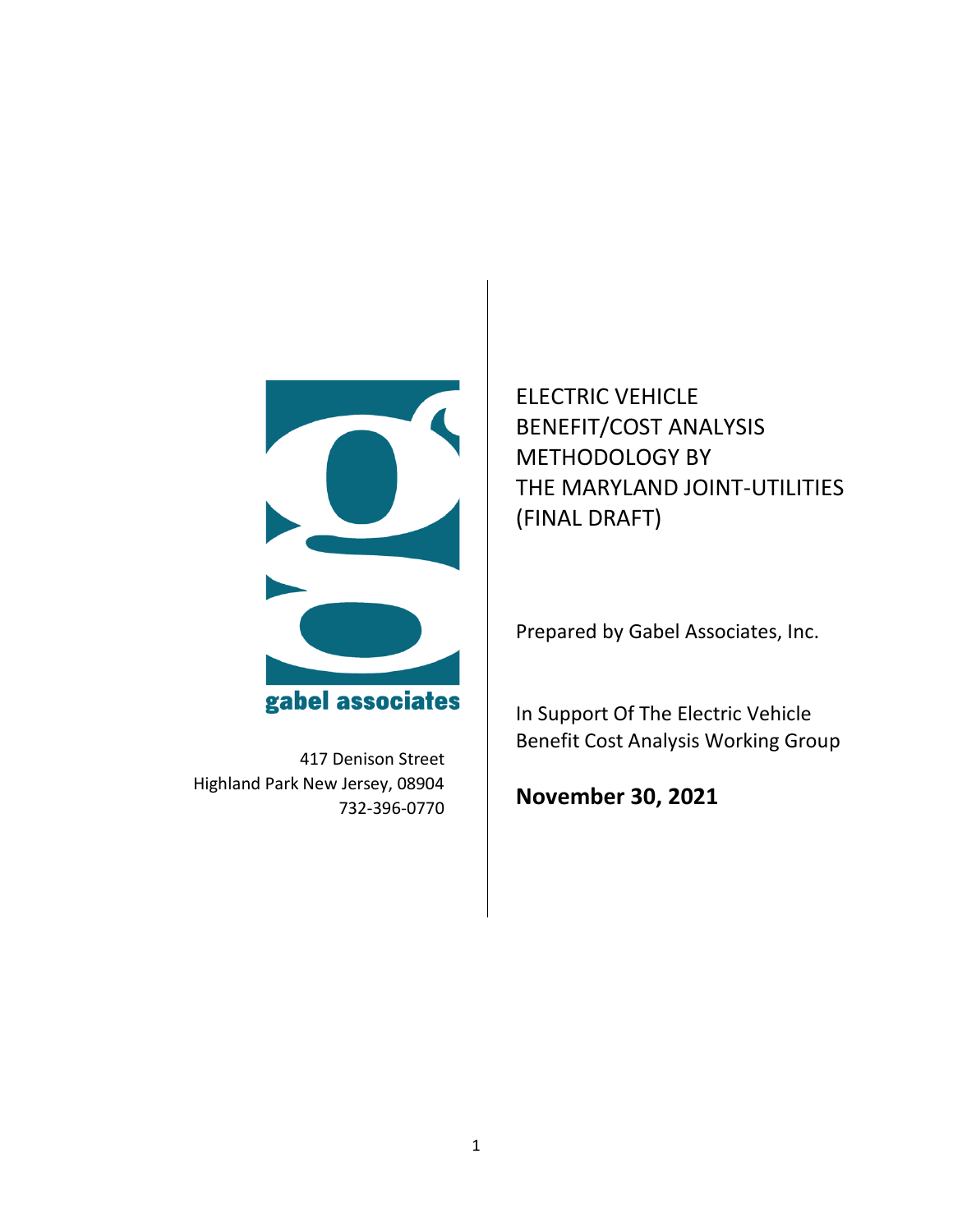# TABLE OF CONTENTS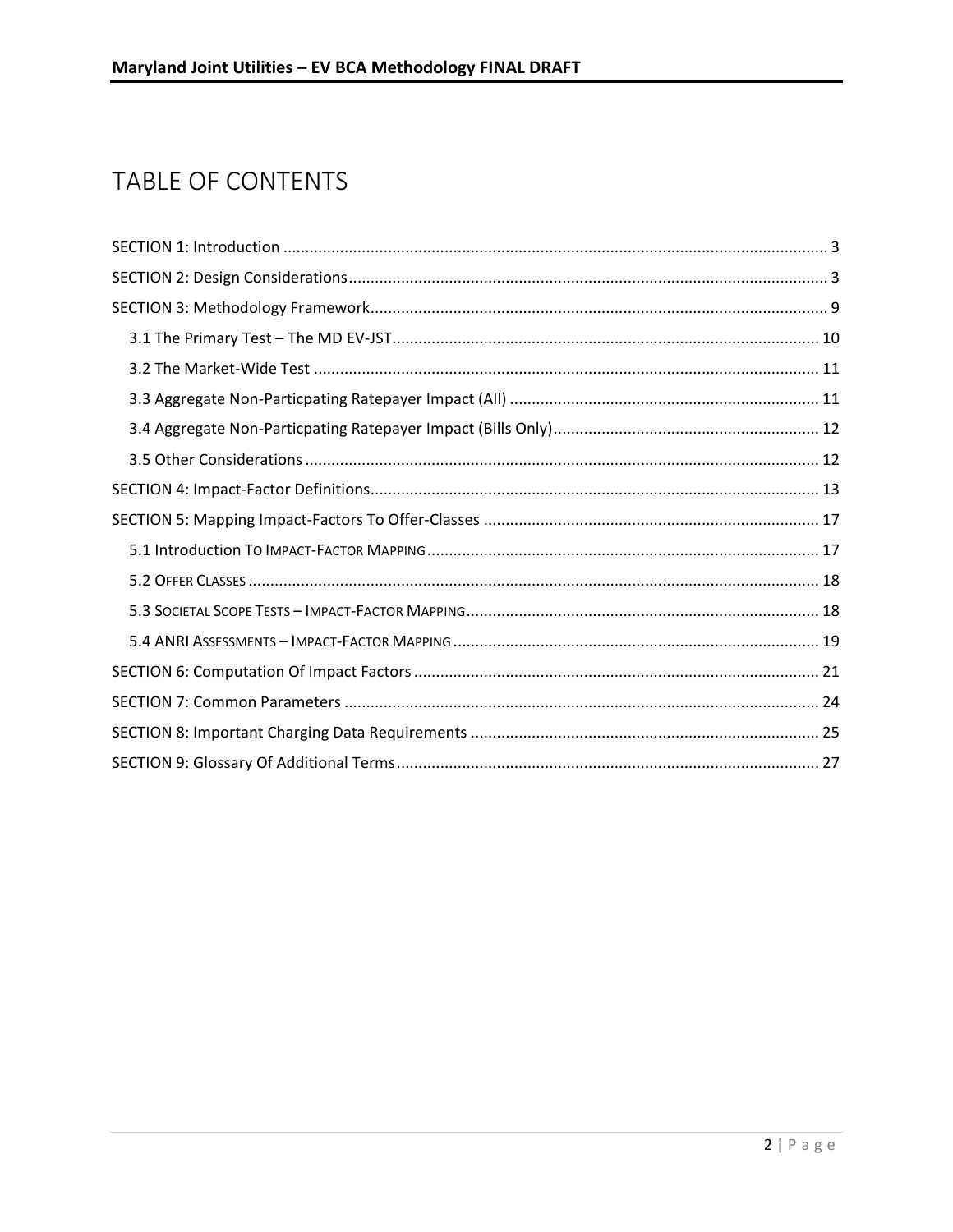# <span id="page-2-0"></span>SECTION 1: INTRODUCTION

As part of its Order 89678, the Maryland Public Service Commission (PSC) directed that the standing PC44 stakeholder process form a working group focused on defining a Benefit/Cost Analysis (BCA) methodology that can be used for the assessment of utility electric vehicle (EV) programs. The order directs that the EV-BCA working group make its methodology recommendation by December 1, 2021. That working group has met (virtually) each month since January 2021 for review of relevant background, discussion of stakeholder perspectives on methodology approach, and consensus building.

Consistent with their active participation in the new EV-BCA working group, the Maryland Joint Utilities (MD-JU), including BGE, PEPCO, DPL, Potomac Edison, and SMECO, engaged Gabel Associates to support them throughout this process. This Whitepaper has been developed by Gabel Associates in collaboration with, and the active involvement of, the full MD-JU.

The white paper has evolved through several additional iterations, based on discussion during the calls from June through November, including (on several occasions) written comments from the Maryland Office of People's Counsel (OPC), PSC-staff, and other stakeholders. Significant progress was made reconciling diverse stakeholder input over the last six months of the year, and this final version of the whitepaper is intended to capture that consensus on the overall methodology.

### <span id="page-2-1"></span>SECTION 2: DESIGN CONSIDERATIONS

As discussed during early working group calls, the methodology definition effort evolved through two phases: a) reaching consensus on an overall approach and assessment framework, including identification of the components to be included in that framework, and b) detailed definition of the computation methods for the methodology defined. Key concepts and terms are further defined in a Glossary at the end of the document.

This section summarizes key considerations distilled from working group discussions, and the principles upon which the recommended methodology is based:

- 1. The EV-BCA working group considered a wide range of input in developing the EV-BCA framework. Key sources included **methodology used previously by the utilities** as part of multi-year plan filings, examples of EV-BCA done in **other jurisdictions** (such as California and New York), the **National Service Practice Manual (NSPM)**, and methodology currently used by **Maryland's EmPOWER program**.
- 2. The EV-BCA framework has proceeded through multiple phases of iteration, in response to feedback from stakeholders and discussion within the working group.
- 3. The MD-JU acknowledges that the NSPM represents a valuable framework for structuring BCA methodologies for a variety of Distributed Energy Resources (DER) – including EVs. The EV-BCA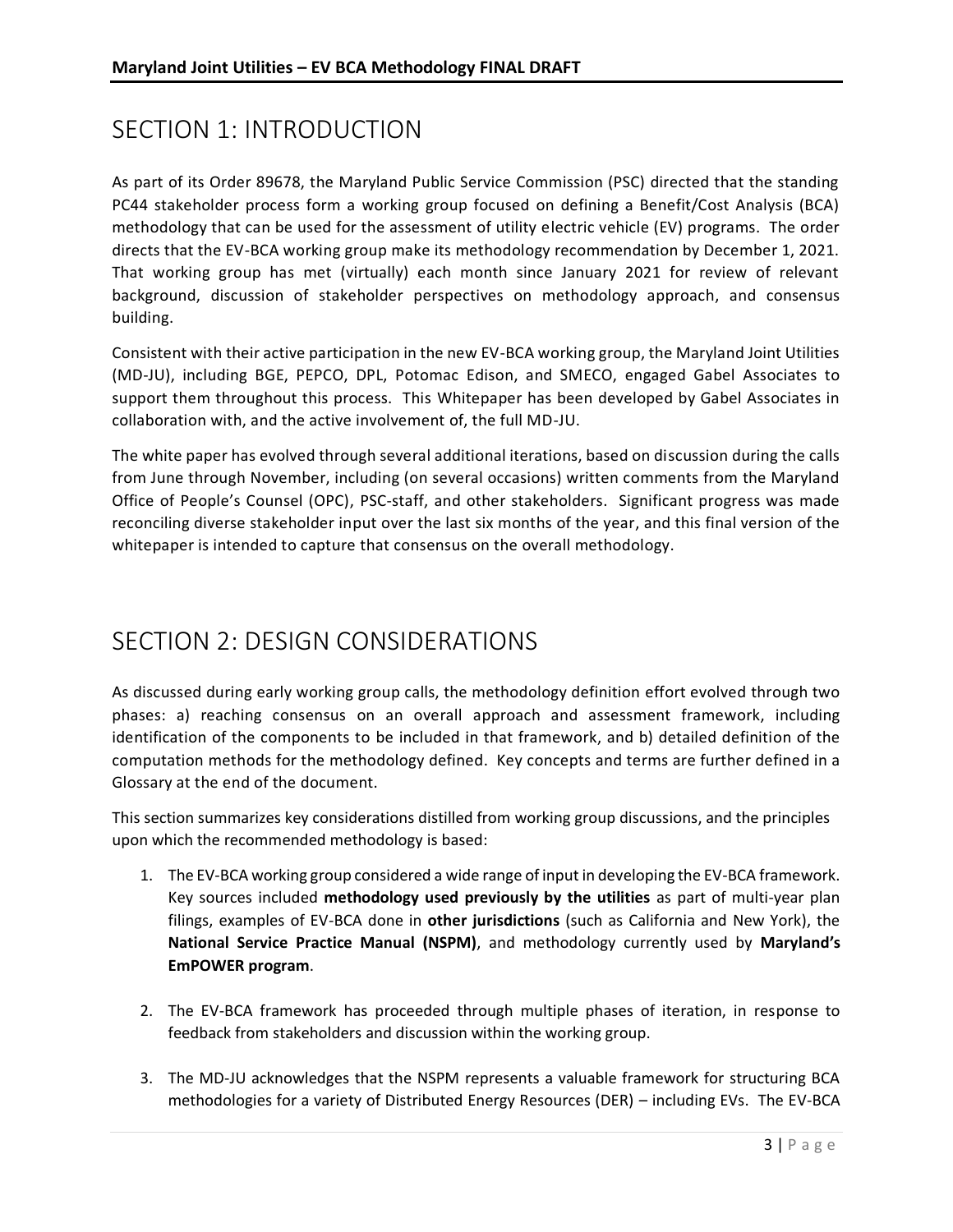framework incorporates the NSPM principles while also striving to address the full spectrum of issues that have been raised within the working group, including the need for assessment ratepayer impact as emphasized by several stakeholders.

- 4. Consistent with NSPM principles, a primary focus for design of the EV-BCA framework was to make sure that Maryland Policy goals have been properly reflected. Many of the State's key goals – especially related to climate change mitigation and public health improvements (through air quality improvements) have been incorporated. Key policy drivers include<sup>1</sup>:
	- a. Greenhouse Gas Reduction Act;
	- b. Adoption of the California ZEV Framework for LDVs (2011)
	- c. Multi-State Zero-Emission Vehicle Memorandum of Understanding;
	- d. EV adoption goal-setting (for LDVs): 300K registered EVs in operation by YE 2025;
	- e. Transportation Climate Initiative;
	- f. ZEEVIC;
	- g. Medium- and Heavy-Duty (MHD) ZEV MOU;
	- h. Mid-Atlantic Electrification Partnership;
	- i. Mid-Atlantic Electric School Bus Experience Project.
- 5. The MD-JU have developed this methodology specifically to reflect considerations associated with utility EV programs<sup>2</sup>. From the MD-JU perspective, there is no intention, or expectation, that this methodology is generic enough to be applicable to other DERs without further consideration and possible adjustment. That said, some concepts represented within this framework may be applicable to other DERs in the future, although case by case evaluation and fine-tuning will be needed to determine applicability. This working group was chartered by the Commission to focus on developing a methodology for EV-BCA only, and the MD-JU believe it is important to focus this stakeholder effort faithfully on that scope.
- 6. This recommended methodology is intended to fully address the scope directed by the Commission – specifically regarding utility EV program cost effectiveness and ratepayer impact. The MD-JU acknowledges that there are numerous other questions about EV market development that may be of interest, but which are outside the scope of this analysis.
- 7. Consistent with the principle of accounting for ALL costs and benefits, it is critical that the methodology allow for appropriate recognition of EV-specific impacts. At a macroscopic level, there are three impacts from widespread vehicle electrification that are intended to be captured within the EV-BCA methodology, as summarized below :
	- a. **Changes in Emissions:** Conclusive analysis in multiple jurisdictions has confirmed that EV adoption reduces the absolute mass of key pollutant emissions (especially CO2), and also shifts *where* those emissions happen – from the roadway and nearby communities to less

 $1$  This list of policy drivers was provided by PSC staff (Amanda Best)

 $2$  The language in this section represents the consensus of the MD-JU. Other stakeholders within the working group have a different view on this topic, including the expectation that the recommended framework could be more generally applicable to other DERs.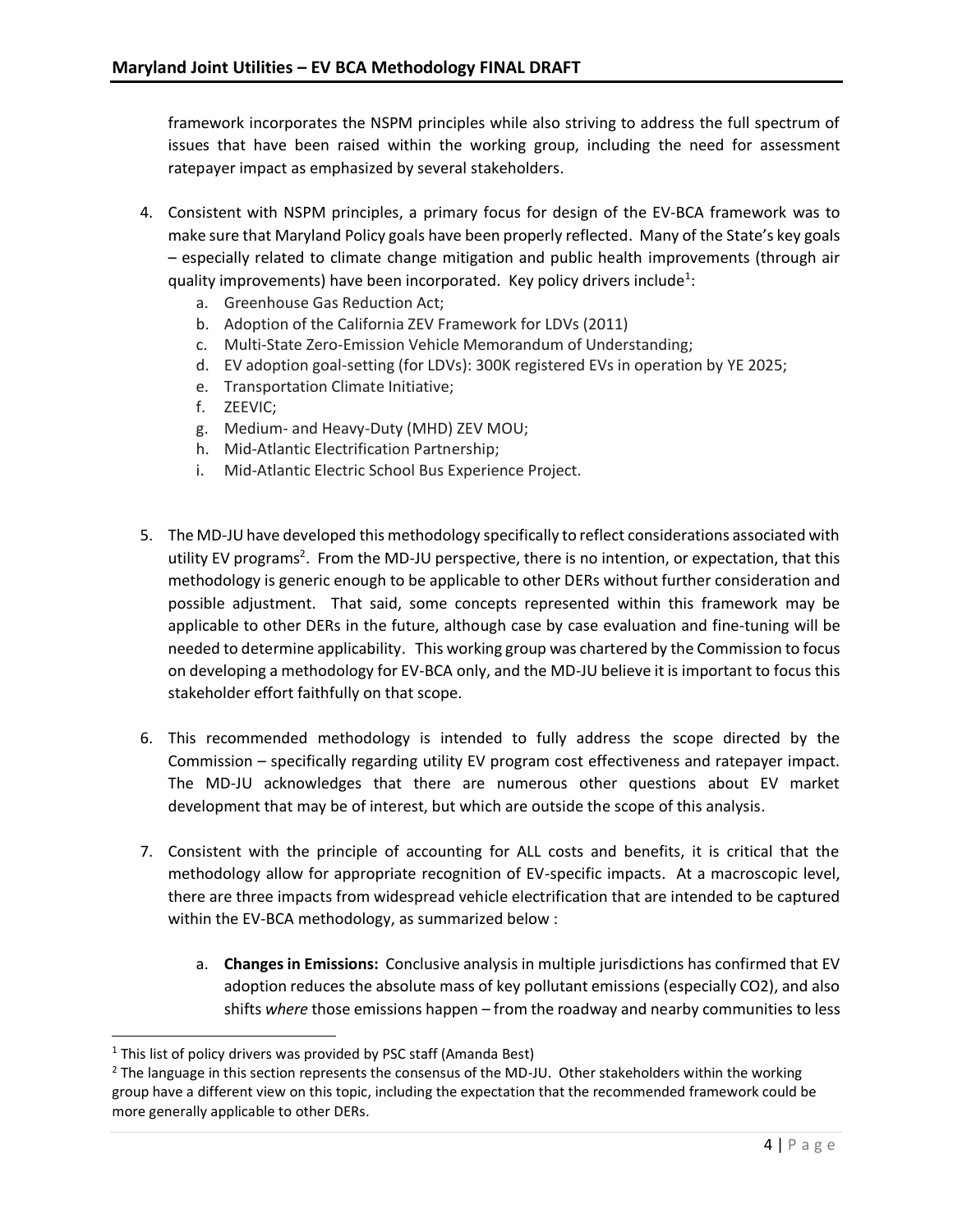harmful regions. This improvement in air quality addresses both climate change mitigation and public health goals, with significant equity implications as well.

- b. **Reduced Operating Costs:** EV drivers realize significant reductions in vehicle operating costs, both due to the displacement of fuel-purchases with electricity-purchases, and also reduced maintenance costs. This displacement not only reduces the absolute cost of vehicle operation, but also replaces expenditures that typically flow out of state (to petroleum extraction and processing centers) with more local cash flow.
- c. **Increased Electricity Use:** Displacing petroleum use with electricity use means that more electricity will flow through the markets and the infrastructure. This increases asset utilization, and could potentially put downward pressure on rates – even for non-EV owners<sup>3</sup>. In particular, utility revenues from EV owners for vehicle charging can reduce revenue requirements from all other (non-participating) ratepayers associated with fixed cost recovery. This is a critical dynamic that provides policy context for consideration of utility EV program, since which non-participating ratepayers could benefit economically (and in other ways) from actions by EV owners.
- 8. There are several unique aspects about how EV adoption impacts markets, infrastructure, and specific populations. The EV-BCA methodology is intended to fairly account for these characteristics, including:
	- a. Vehicle electrification represents a fuel switching strategy that also increases the efficiency by which primary energy sources are used, while increasing electricity consumption, reducing net emissions, and shifting where emissions take place. This is a unique impact profile that should be fairly represented in the methodology.
	- b. The impact of charging investment varies based on how that equipment is used. For example, two physically identical chargers could be used in different ways – one of which increases coincident peak load, and one of which does not. EV assessment methodologies must account for this range of operating characteristics, which have a significant bearing on the resulting impact.
	- c. Although a primary focus has been on "how a given program promotes EV adoption", that is not the only impact. Some EV programs (like increasing public charging) can help increase EV adoption – in support of state adoption goals. Other programs – such as residential smart charging programs – likely have some impact on adoption, but also mitigate how vehicle charging impacts the grid (and associated ratepayer costs) – in

<sup>&</sup>lt;sup>3</sup> Vehicle electrification is not happening in a vacuum, and there are other changes (such as renewables, energy storage, more advanced demand response) that will impact what the net overall impact on rates will be. In addition, exactly HOW vehicle charging emerges – and whether managed charging strategies are used to mitigated impact - will influence the impact on rates as well. Despite those parallel influences, however, a key consequence of using more electricity in support of vehicle charging will be more volumetric flow through both the markets and the infrastructure, and increased utility revenues that could have a beneficial impact on recovery of fixed costs.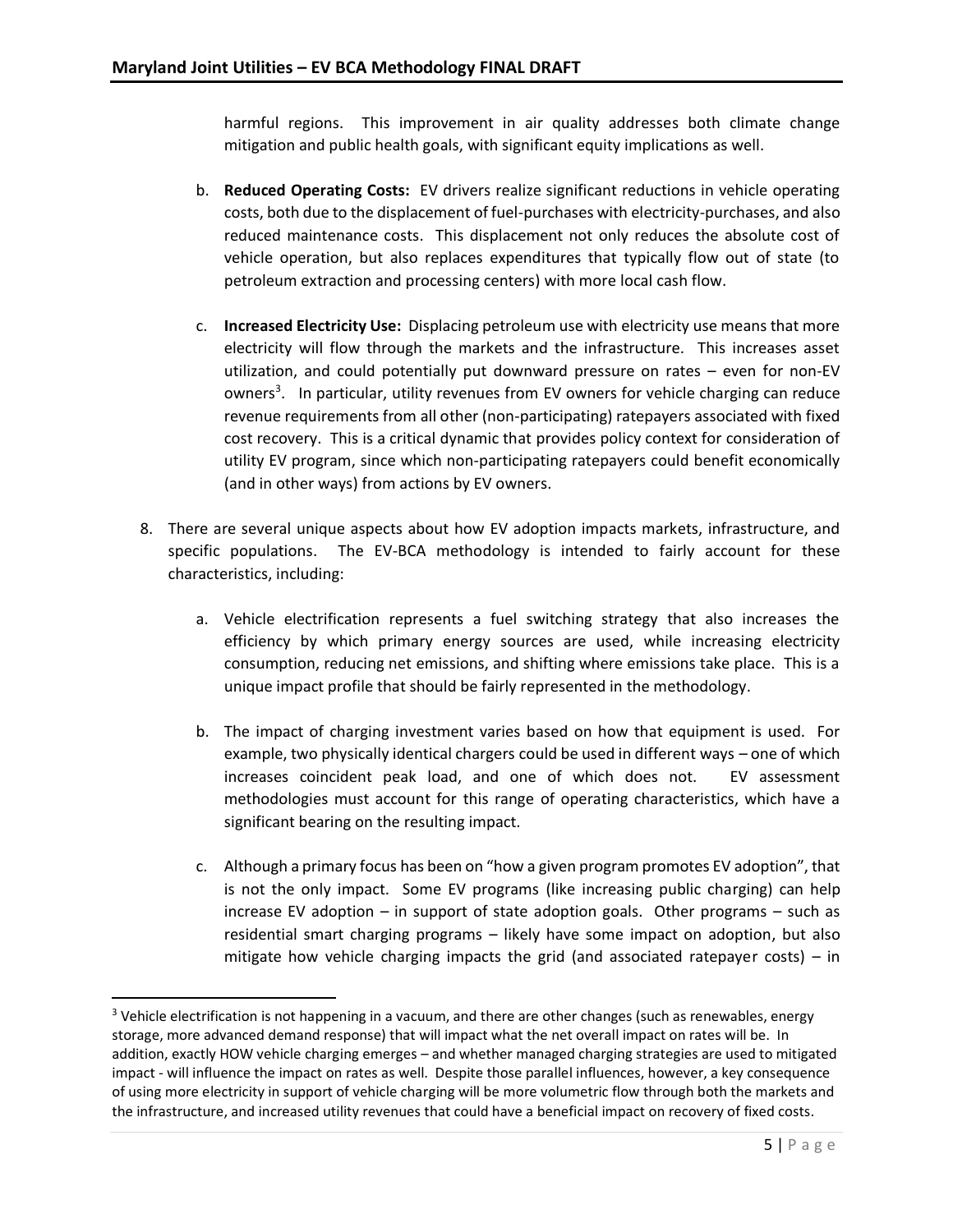support of ratepayer cost containment goals. The EV-BCA methodology is intended to account for these diverse market impact profiles in appropriate ways.

- d. Most (if not all) conventional DERs are owned by a single customer, and generate impacts through changes in efficiency or operating profile of that one owner/user. In contrast, in some cases charging infrastructure can be a shared asset (multi-family, workplace, public charging), and impacts must be characterized based on consideration of how this shared asset is used by multiple EV owners.
- 9. The EV-BCA framework is intended to define a methodology that can guide regulatory approval decisions at the beginning of program life, based on information currently available, with the assumption that more detailed assessment and analysis can be completed at program mid-life or end-point.
- 10. For all impacts noted in the assessment portfolio (costs, benefits, etc), it is necessary to identify the boundaries within which the analysis takes place. Based on extensive discussion within the working group, as well as consideration of approaches being adopted in other matters or jurisdictions, the working group settled on the following approach regarding analysis boundaries:
	- a. There are TWO sets of boundaries to consider for each impact factor: i) the boundary within which a physical change is computed (e.g. mass reduction in CO2 emissions), and ii) the metric used to compute the economic value of that physical change (e.g. \$/ton of CO2 generated or avoided). The following guiding principles are intended to address the need for both boundaries to be clearly and transparently defined for each impact factor.
	- b. Unless explicated defined otherwise below, the physical-change and economic-factor boundaries for all impact factors are the geographic boundaries of the state of Maryland, the population of Maryland, and the vehicles registered in Maryland (or the subset of those vehicles impacted by a utility program). This is appropriate since the intention is to inform Maryland policy-makers, about utility EV programs implemented within the state of Maryland, based on insight about impacts within the State of Maryland.
	- c. The one primary exception is in the area of air emissions and the electricity generation responsible for those emissions, which are a significant part of the analysis overall, but which are also more complicated than other impact factors. Discussion within the working group acknowledged that while there is a goal to be as consistent as possible and to ensure symmetric consideration of costs and benefits, those motivations need to be balanced with the intention to consider the full environmental impact of electricity consumption within MD - regardless of WHERE that consumption is served from across PJM (i.e. the induced generation impact). The boundary decisions must also consider difficult trade-offs that can emerge depending on boundary definitions, physical realities that apply when considering emissions, and the boundaries implicit in the data sources used (which are frequently not consistent or even explicit when considering boundaries).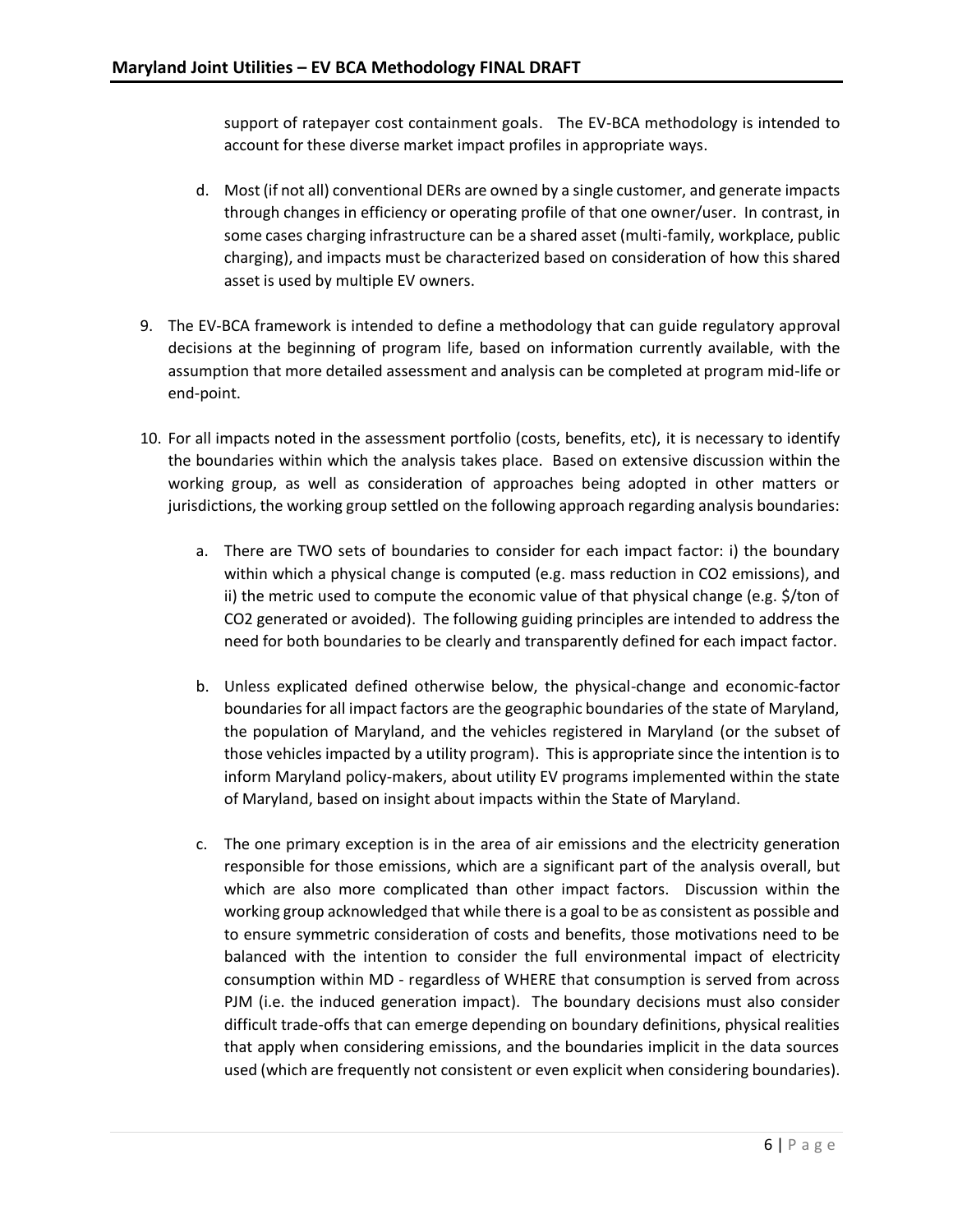- d. In addition to those factors, there is a design intention to ensure that the framework is appropriate for use by MD policy-makers given overall goals in the state, especially regarding GHG and other emission reductions. For example, boundary decisions that result in a negligible quantification of environmental or public health impact from generation would be inconsistent with state goals to consider emission reductions as a primary motivation in clean energy investment (including EVs). The definition of boundaries should be consistent with what State policies identify as important.
- e. The recommended approach to the boundaries for physical impact calculation is as follows:
	- i. For all four emissions considered (CO2, NOx, SO2, and PM2.5), the physical boundary of impact is established globally. In the case of CO2 especially, this approach reflects the physical reality that CO2 circulates globally and has impacts globally, but also that Maryland residents benefit even if those impacts are realized outside the state. This approach is also consistent with state policies that identify environmental and public health impacts as a primary factor in clean energy investments (including EVs).
	- ii. Emission calculations should be based on marginal rates<sup>4</sup>, where data is available to establish those metrics. These marginal rates should reflect how intensity is changing over time as a result of changes in the generation fleet. This was referred to within the working group as "long term marginal" rates.
	- iii. Given the need to account for changing intensity over time, assumptions about the changing character of generation are necessary. The Maryland Department of Energy (MDE) "Policy Case" should be used as the basis for those assumptions.
	- iv. At the current time, emission factors for the MDE "Policy Case" over time can be quantified using the federal AVERT tool. Other credible sources or tools that become available in the future, which are at least as credible and/or accepted as AVERT, may be considered as appropriate.
	- v. In summary, the physical emissions boundary are considered to be global for all emissions, as defined by the combination of the MDE "policy case" and the emission intensity factors quantified by the AVERT tool.
- f. The recommended approach to the boundaries for economic impact factors is as follows:
	- i. The economic impact factors for all emissions (i.e. \$/ton of impact) are global, for the same reasons defined above.
	- ii. For CO2 emissions in particular, the EPA's "Inter-Departmental Working Group on the Social Cost of Carbon" (SCOC) provides economic impact factors that are global. This is a frequently cited source for these parameters, and consensus of the working group was that the "2.5% numbers" within that resource would be reasonable, or potentially a lower discount factor if one becomes available from that source (as is currently expected). If the EmPower working group identifies a

<sup>4</sup> Marginal rates should also be used in consideration of capacity and transmission calculations, to the extent data is available to do so.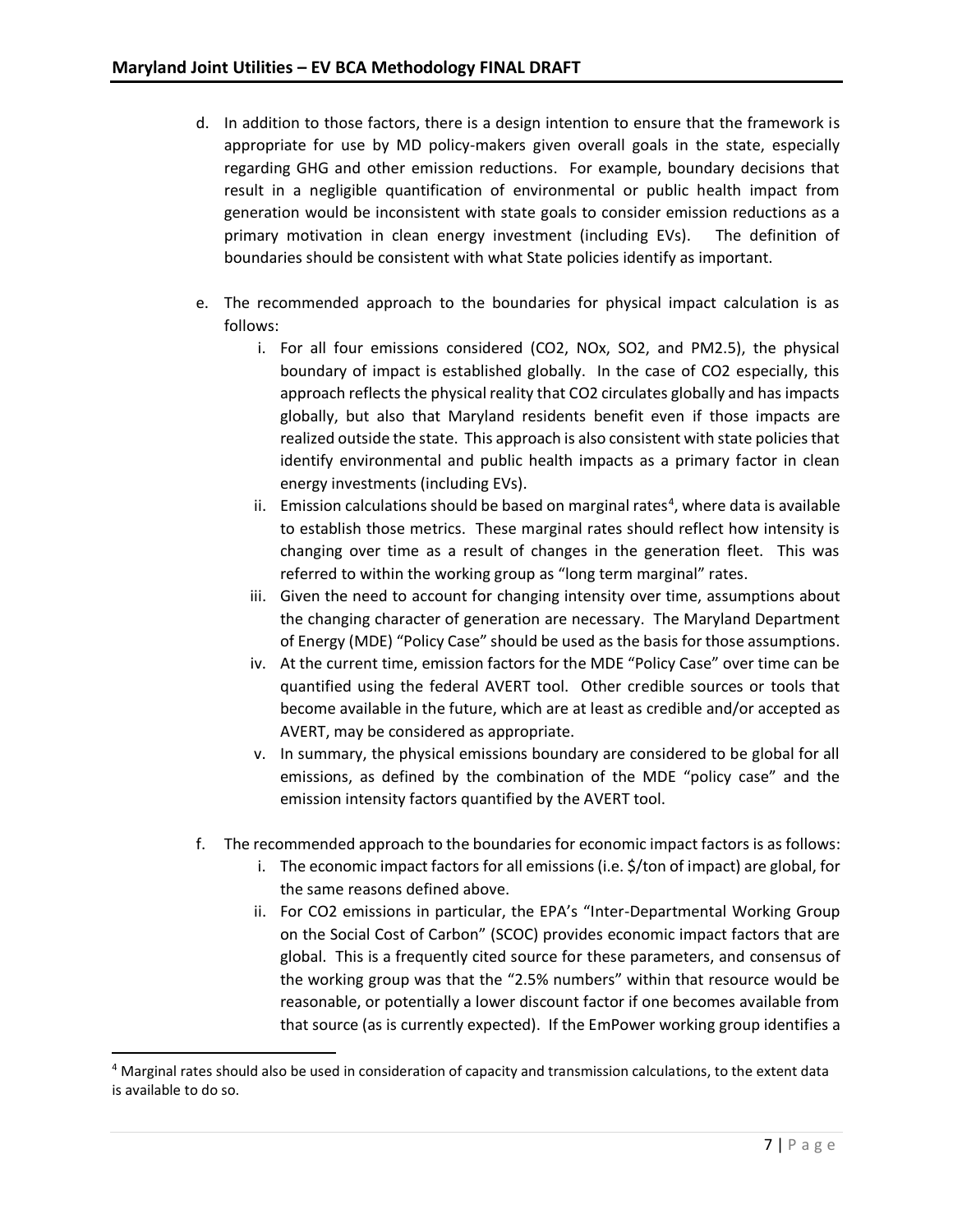specific source for SCOC, and the associated discount factor used, the EV-BCA methodology should track the EmPower methodology<sup>5</sup>.

- iii. For all other criteria pollutants, consensus was to use the federal COBRA tool for evaluating the economic factors. If feasible, these factors would account for not just gross emission-mass reductions, but also changes in WHERE the emissions take place<sup>6</sup>.
- g. Whatever discount rate is used to establish the SCOC should also be used to make the NPV calculations for both the societal-scope and ANRI calculations.
- 11. In some cases, the computational methodologies reflect the realities of what data is available. Where appropriate, this white paper distinguishes between an ideal methodology if sufficient data is available, and estimations or proxy's that may be required due to limitations in data availability. **In several cases, potential data sources are identified to support the intended computation, but specific mention of these sources is not intended to exclude the use of better, more recent, or more granular sources that may become available over time.**

<sup>&</sup>lt;sup>5</sup> There were references within the working group discussion about independent SCOC calculations that have been done in other states that might be relevant – those could be adopted for the EV-BCA if the EmPower program endorses those sources as preferred over the existing federal SCOC source.

<sup>6</sup> Existing EPA sources used in prior MD EV-BCA analysis can account for the different monetary impacts associated with mobile sources (typically in high population areas) compared with power plants (typically in lower population areas). Such changes in geography would ideally be accounted for in the criteria pollutant economic factors.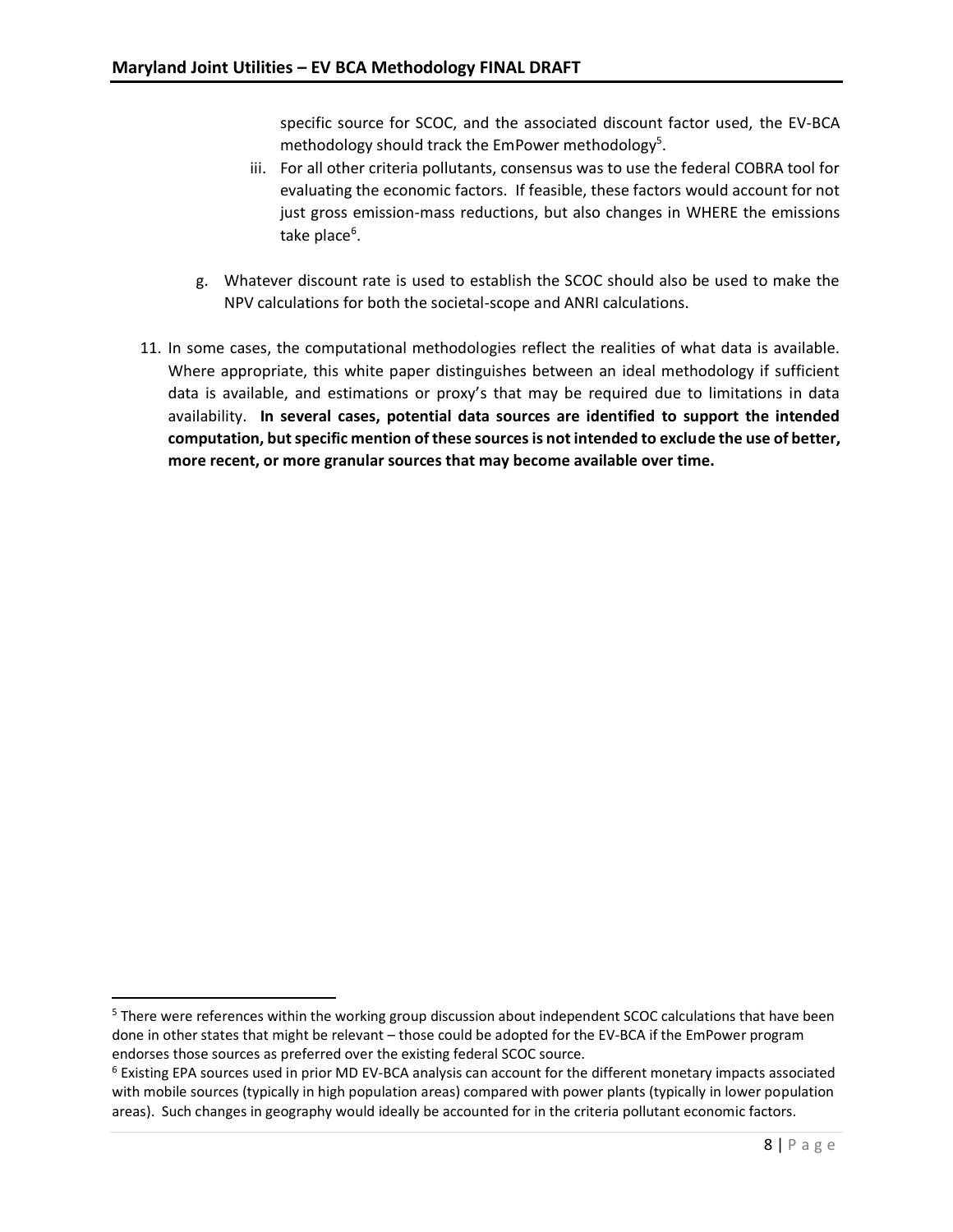# <span id="page-8-0"></span>SECTION 3: METHODOLOGY FRAMEWORK

The recommended methodology is based on consideration of numerous guiding sources and collective feedback from stakeholders, and there is consensus within the working group on the framework outlined below. The EV-BCA framework is based on multiple evaluations that provide a combination of perspectives expected to be useful to the utilities, regulators, and other stakeholders. The EV-BCA framework includes:

- 1. **Primary Test - MD EV-JST:** Quantifies the cost effectiveness of utility EV programs resulting from impacts on the utility system, host customers (i.e., participants), and society, consistent with Maryland policy goals (i.e. a Jurisdiction Specific Test, or JST).
- 2. **Market-Wide Test - MW:** The same methodology as the MD EV-JST, but applied market-wide to quantify the net benefits of vehicle electrification overall when considered on a societal basis. Three sensitivities will be considered: all natural charging, all managed charging, and an intermediate "likely case" as expected result from approved utility filings.
- 3. **ANRI (all):** aggregate non-participating-ratepayer impact (ANRI) as induced by the utility program, including both monetized impacts (on utility bills) and important externalities (such as avoided environmental harm and improved public health). This assessment is provided for both each utility EV-program individually, and for the entire portfolio of programs in combination.
- 4. **ANRI (bills only):** A sensitivity of the ANRI calculation that considers only monetized impact on utility bills (i.e. does not include environmental impact or public health). Both per-program and portfolio-level variations will be developed.
- 5. **Other Strategic Considerations:** An inventory of other qualitative factors that provide important context for the quantified assessments.

As discussed extensively within the working group, these separate calculations serve different purposes. The Primary Test (MD EV-JST) addresses the question of cost effectiveness at societal scope, but looking only at the impacts directly induced by the utility EV programs. The Market-Wide Test (MW) applies a similar societal-scope assessment to quantify the merit of vehicle electrification overall. Separately, ANRI assessments addresses the question of how the proposed utility EV programs impact ratepayers, considering either "all impacts" or just monetized impact "on bills only". While these ANRI assessments are not considered a "cost effectiveness test", they address a key policy question identified by PSC-staff (which is also of interest to the utilities)<sup>7</sup>: the **aggregate** impact on **non-participating** ratepayers. The ANRI (bills only) provides the traditional perspective based exclusively on how the utility EV program changes the utility bills of non-participating customers, while the ANRI (all) includes the broader impacts on ratepayers from externalities. As noted in the NSPM, such additional analyses beyond costeffectiveness assessments can be important to regulatory decisions on utility investments.

This framework provides a comprehensive approach to quantifying the many ways that EVs impact both society and ratepayers, and allows utility programs to be considered from multiple perspectives.

 $7$  The ANRI assessment quantifies important equity considerations when considering ratepayer impacts, but may also help address other important considerations as well.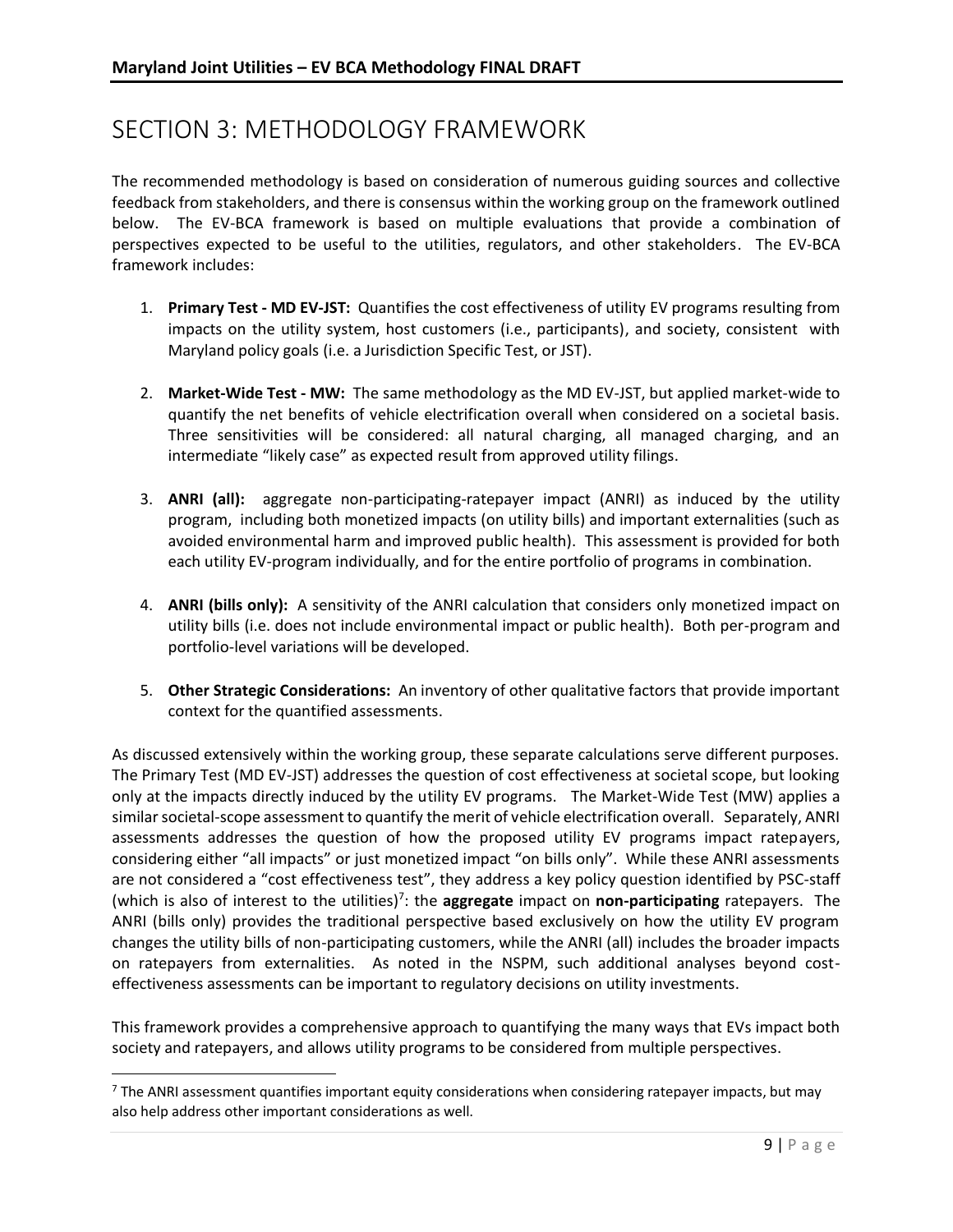#### <span id="page-9-0"></span>3.1 THE PRIMARY TEST – THE MD EV-JST

 $\overline{a}$ 

The Primary Test represents a quantification of benefits and costs, using the widely accepted structure in which the net-present-value (NPV) of benefits is divided by the NPV of costs. Any B/C-ratio greater than 1.0 is considered to be cost effective. **Given the policy goals for Maryland and the broad impacts resulting from vehicle electrification, a methodology similar to the traditional Societal Cost**  Test was used as the basis for defining the Primary Test<sup>8</sup>. The proposed inventory of costs and benefits was tuned to include consideration of benefits and costs associated with Maryland policy goals, where feasible<sup>9</sup>. As a result, this Primary Test can be considered a Jurisdiction Specific Test (i.e. the MD EV-JST).

The Primary Test is organized according to the following principles:

- 1. The scope of the MD EV-JST is "societal impacts", specifically the population of the State of Maryland, except when considering emissions whose impacts are considered globally (see detailed discussion about calculation boundaries in Section 2 above). This societal scope therefore reflects impacts realized by customers participating in the various utility EV programs, impacts realized by the utility (which ultimately impact ratepayers), and impacts realized by society at large (within the State, or globally when considering emissions).
- 2. The MD EV-JST reflects impacts relative to a baseline (as defined further below), and the benefits and costs quantify changes relative to that baseline as induced by the proposed utility programs in question. The baseline should reflect changes in the generation fleet over time, consistent with the MDE "policy case".
- 3. There is a portfolio of benefits and costs associated with the MD EV-JST, and each are translated into an economic value over a fixed period of time. The time period is generally intended to cover the period over which utility program investments are made, and the "useful life" of the change induced by the utility EV programs.
- 4. Costs generally include "up-front" costs associated with delivery of the incentive to a participating customer, and recurring costs over the "useful life" assessed in the test. Benefits generally include the recurring stream of annual impacts over the "useful life" realized by impacted populations.
- 5. The MD EV-JST focuses on the impacts directly induced by the utility program, NOT the total number of EVs on the road.

<sup>&</sup>lt;sup>8</sup> In his comments to the working group (June 18, 2021), Chris Neme noted that "... from what we know about the state's broad energy policy goals and objectives, it is likely that a 'Maryland-specific' primary test would be close to a Societal Cost Test (SCT)".

<sup>&</sup>lt;sup>9</sup> In their comments to the working group regarding the FIRST DRAFT proposal, staff noted that "Staff has no concern with the various cost and benefit inputs to the tests. This is an exhaustive list". Staff went on to note questions about assumptions associated with the proposed FIRST DRAFT tests, which are intended to be further addressed (in part) in this Second Draft proposal. Other details about those assumptions will be addressed as part of the second phase of methodology development, within the scope of BCA and ratepayer impact analysis.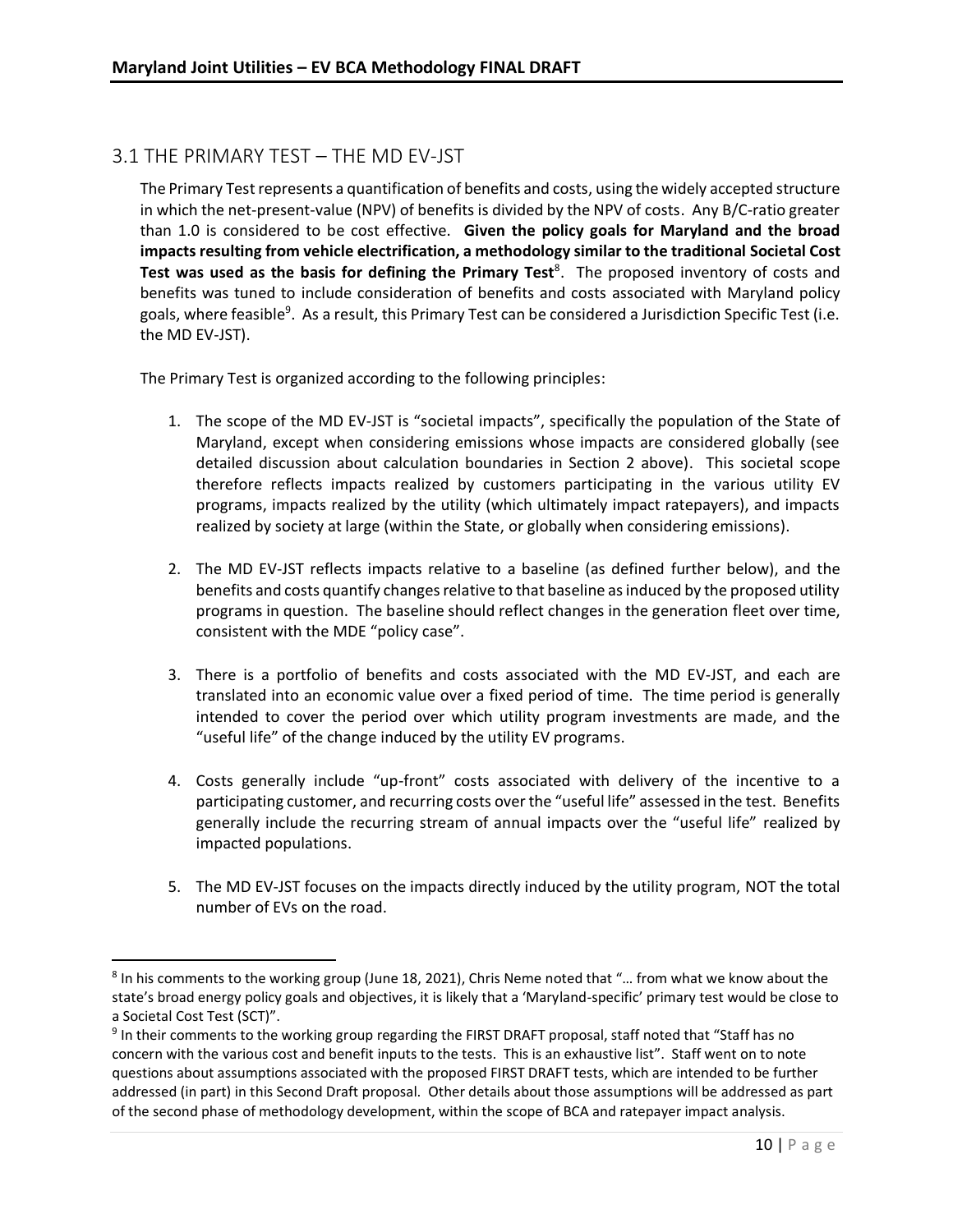6. The MD EV-JST will be performed for each proposed utility offer individually, then combined to represent a portfolio view of cost effectiveness. It should be noted that individual per-offer tests can be difficult, especially since some programs (like those that change charging behavior) reduce to a small subset of the full SCT benefit or cost portfolio. In addition, there are cross-offer costs that are difficult to separate, and these programs can have a synergistic impact in the market. For those reasons, the MD-JU considers the portfolio view of the Utility Offer (UO) test to be the most representative quantification of cost effectiveness.

#### <span id="page-10-0"></span>3.2 THE MARKET-WIDE TEST

l

The Market-Wide (MW) test is nearly identical to the MD EV-JST, except that the scope is all vehicles on the road, rather than only those vehicles (or impacts) directly induced by a given utility program. Like the MD EV-JST, this test is based on a ratio of the NPV of benefits over the NPV of costs. The MW-Test quantifies the net benefit of vehicle electrification overall based on a given adoption forecast, not just the impact of the proposed utility programs. This test therefore provides important context for the MD EV-JST.

Because the scope of this test is much larger, important dynamics related to how consumers charge their vehicles can be quantified. The MW-test will be performed for three sensitivities: the case where all vehicles use natural charging, the case where all vehicles use managed charging, and the "likely reality" case between these two extremes expected to result from the current scale of managed charging programs approved for the utility. This approach provides strategic information about two questions: a) the difference in net-benefit that results from full deployment of managed charging, compared with the natural charging baseline, and b) the fraction of the managed charging opportunity represented by current managed charging program approvals.

### <span id="page-10-1"></span>3.3 AGGREGATE NON-PARTICPATING RATEPAYER IMPACT (ALL)

The Aggregate Non-Participating Ratepayer Impact (ANRI) assessment is not a traditional costeffectiveness test, but it quantifies the aggregate net impact  $-$  either positive or negative  $-$  of the proposed utility programs on ratepayers. This is not an examination of specific rate changes or equity considerations, but represents quantification of the net overall impact on ratepayers (collectively) of the proposed utility investment<sup>10</sup>. This is a valuable perspective for policy consideration, and responds directly to staff interest in understanding ratepayer impacts $^{11}$ .

The scope for this assessment is non-participating ratepayers – i.e. ratepayers that do not own an EV, but which potentially bear part of the cost of utility program investments, and the consequences of those investments in multiple ways. In addition, since this assessment is intended to provide a comprehensive view of ratepayer impact, both the monetized impact on utility bills as well as the net

<sup>&</sup>lt;sup>10</sup> This approach reflects the key distinction raised in the June working group between rate-impact and aggregate ratepayer impact.

<sup>&</sup>lt;sup>11</sup> In their written comments to the working group, in response to the FIRST DRAFT of the MD-JU methodology proposal, Staff noted that "… staff would like to see a ratepayer cost test…. this is an important piece of information to determine if the program benefits ratepayers."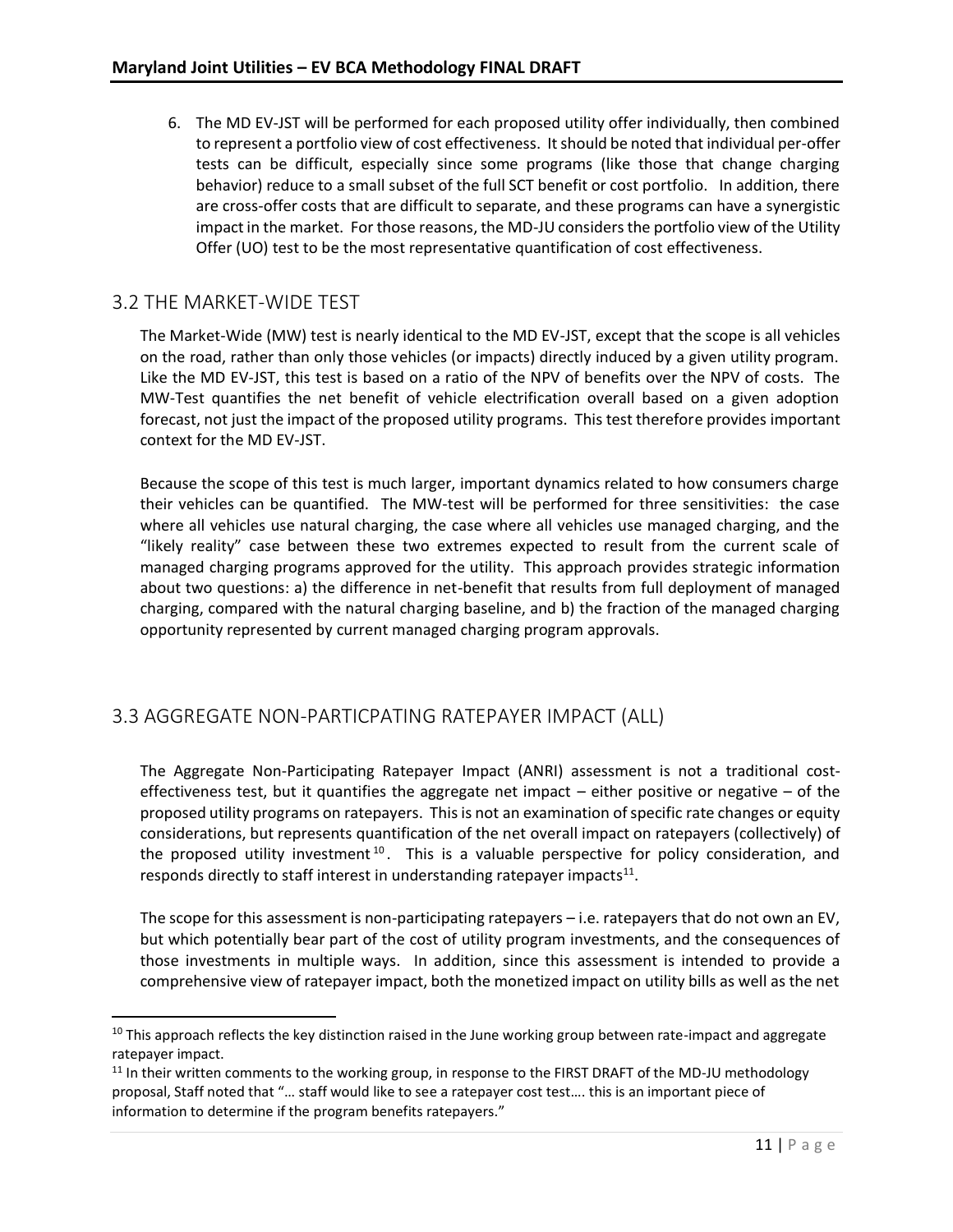impact of externalities are accounted for. Given that the goal of State policy is to encourage EV adoption to reduced air emissions in response to climate change and public health risks, comprehensive consideration of these impacts is both appropriate and necessary.

The ANRI (All) assessment is based on the following principles:

- The scope of the ANRI (All) Assessment is the utility programs, and market impacts directly induced by those utility programs (i.e. ANRI not a "market-wide test").
- The ANRI (All) Assessment is measured as the NPV of all impact-factors taken together, resulting in a measure of whether aggregate ratepayer impact goes up (a positive number) or goes down (a negative number). The outcome is an NPV (measured in dollars), and is not a "benefits divided by costs" ratio.
- The ANRI (All) Assessment is computed per utility offer, and also combined into a portfolio result.
- The ANRI (All) Assessment considers monetized impacts on non-participating customer utility bills, the value of avoided environmental harm and improved public health associated with reduced air emissions.
- The primary result of the ANRI (All) Assessment is an NPV (either positive or negative), but to provide context that result will be translated to a dollar-impact per residential customer (\$/month) considering low, medium, and high examples of residential consumption.

### <span id="page-11-0"></span>3.4 AGGREGATE NON-PARTICPATING RATEPAYER IMPACT (BILLS ONLY)

The ANRI (Bills Only) Assessment is similar to a more traditional test regarding ratepayer impact, considering only those impacts that are monetized on utility bills. As a practical matter, the ANRI (Bills Only) Assessment is identical to the ANRI (ALL) methodology but excludes consideration of the environmental and public health impacts on ratepayers.

#### <span id="page-11-1"></span>3.5 OTHER CONSIDERATIONS

An inventory of other strategic factors, including more qualitative considerations where appropriate, that provide context for the four quantified tests/assessments.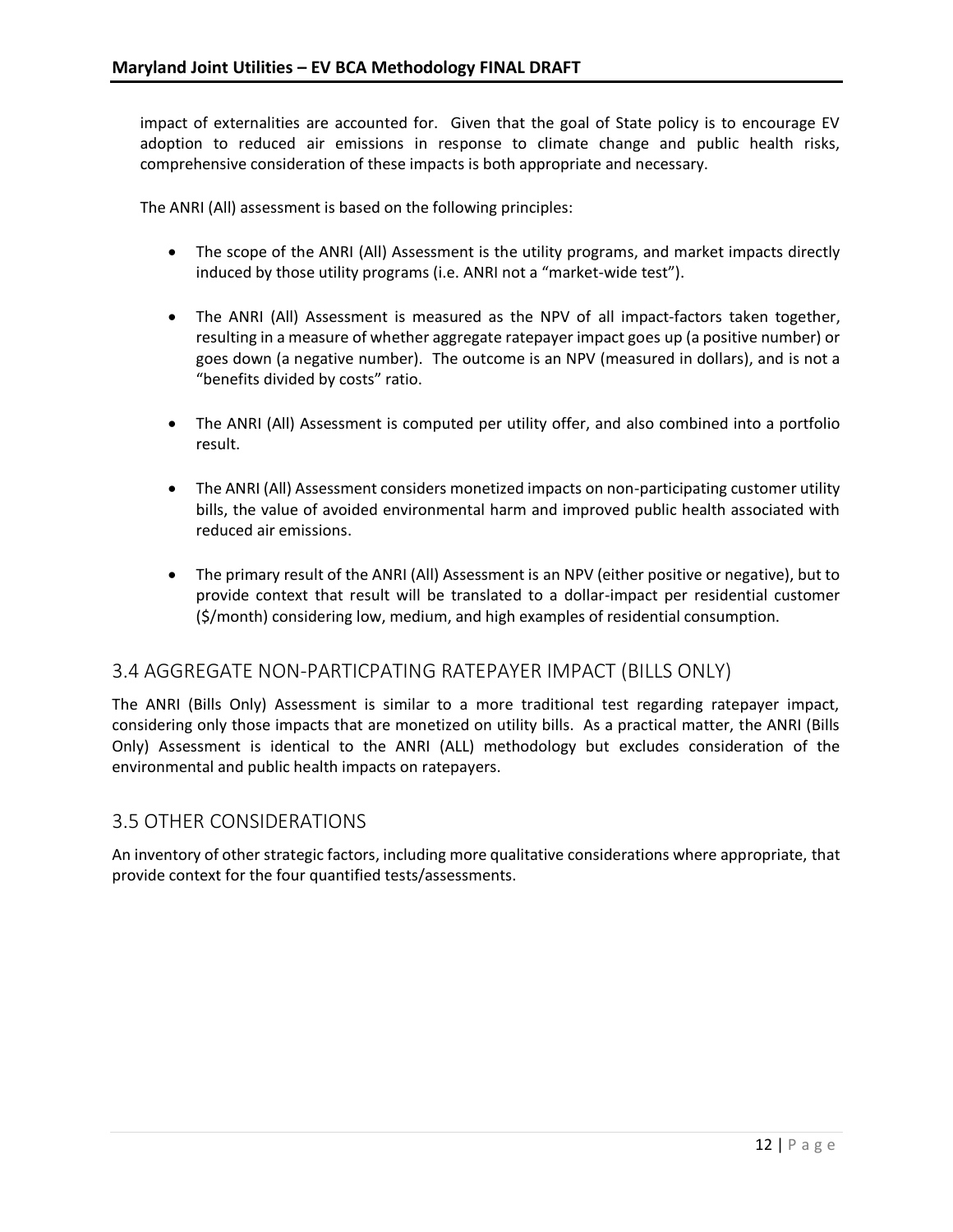# <span id="page-12-0"></span>SECTION 4: IMPACT-FACTOR DEFINITIONS

The MD EV-JST, the MW-Test, and the two ANRI assessments consider a portfolio of factors that impact the sub-population within the scope of the test/assessment. For the MD EV-JST and the MW-Test, these factors quantify benefits or costs. For the ANRI assessments, these factors quantify either an increase or a reduction in ratepayer impact. The term "impact-factor" is used to generically refer to these quantified components.

As represented in the materials reviewed by the working group and outlined generically in the NSPM, these factors include impacts within the power sector (including the utility), those impacts borne by program participants, and impacts realized by society (within the population of Maryland). Note that this inventory represents a super-set of all possible impacts that might apply, and the inventory has been designed to represent Maryland's policy goals. For a given test/assessment and/or utility program, however, some of these components may not be applicable – see the offer-class mapping in Section 5.

These key impact-factors are defined below. For details on additional key terms or concepts, please see the glossary.

#### **Utility (and other power sector) Impacts:**

- 1. **Utility Program Administration:** All costs associated with administration, incentive delivery, marketing and customer outreach, compliance reporting, evaluation and BCA, and ongoing costs that may be applicable such as data collection or networking costs.
- 2. **Utility Program Implementation Costs:** One-time costs associated with creating programs, including changes in IT systems, billing system changes, etc.
- 3. **Impacts on Capacity Costs:** This factor represents changes in allocated capacity costs associated with coincident peak power levels, and it can be either a cost or a benefit. It is a cost if there is additional coincident peak load associated with vehicle charging. It is a benefit if there is avoided (or deferred) incremental coincident peak that would have otherwise been induced by vehicle charging.
- 4. **Impacts on Transmission Costs:** This factor represents changes in transmission costs associated with coincident peak power levels, and it can be either a cost or a benefit. It is a cost if there is additional coincident peak load associated with vehicle charging. It is a benefit if there is avoided (or deferred) incremental coincident peak that would have otherwise been induced by vehicle charging.
- 5. **Wholesale Energy Cost Impacts:** Based on changes in aggregate load associated with EV charging, there will be a change in the average cost of wholesale power applicable to all ratepayers. For example, if a program increases EV adoption and therefore induces chargingrelated load, the increase in consumption will cause market clearing prices for energy increase. In addition, a program designed to modify EV charging behavior will also change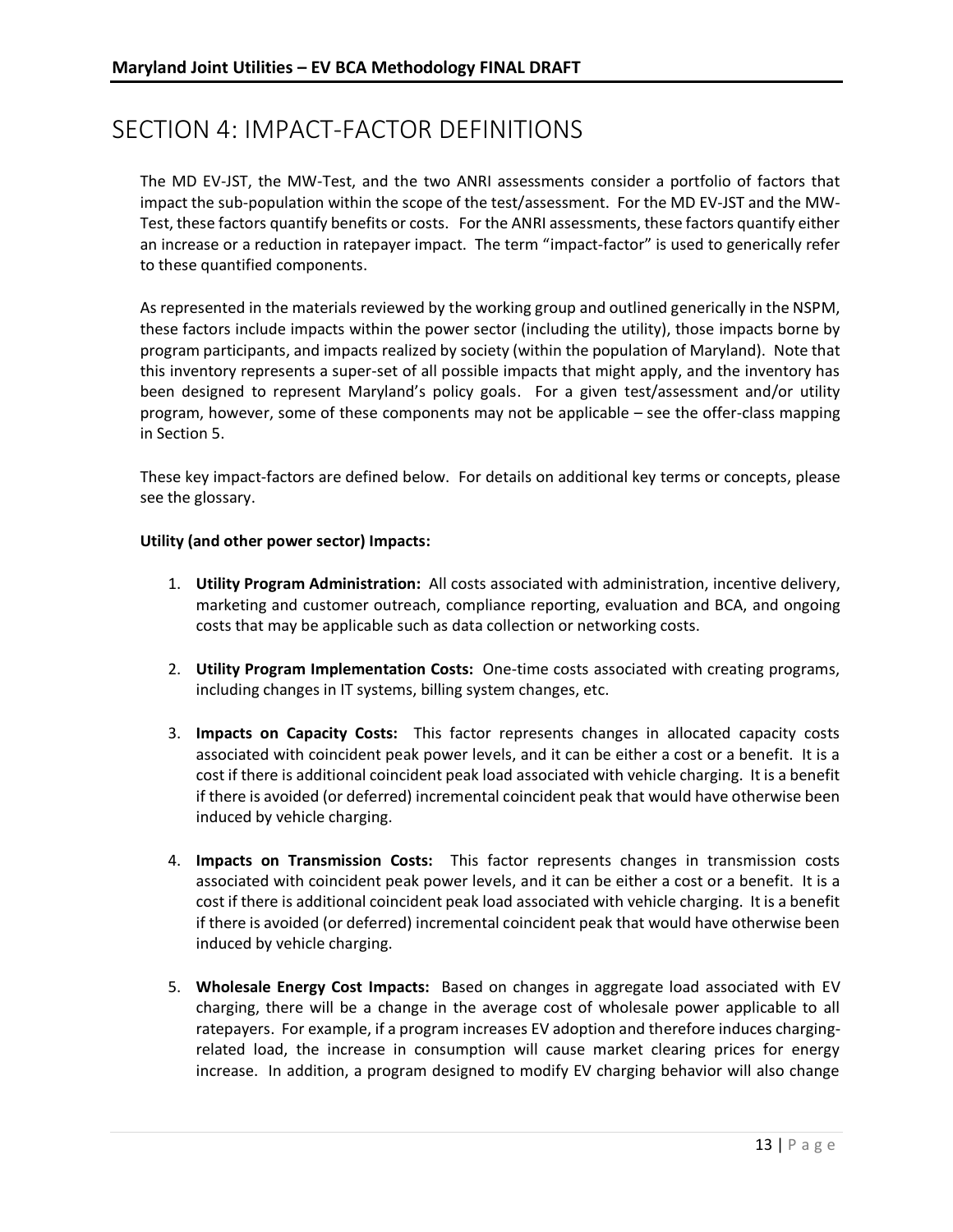the aggregate load-shape, thereby changing the average cost of wholesale power applicable to all ratepayers. Both of these changes are captured under this impact category.

- 6. **Increased Electricity (KWHr) Costs (for EV charging):** Costs associated with the purchase of additional wholesale energy supply (kwhrs) associated with vehicle charging, including any PJM assessed fees or ancillary costs.
- 7. **Impacts on Grid Reinforcement:** This factor accounts for the impact on potential upgrades to the distribution system to support vehicle charging. If the aggregate impact of vehicle charging forces Grid Reinforcement investment, this factor is a cost. If Grid Reinforcement investment can be avoided (or deferred), this factor can be a benefit. The nature of the calculation for this factor depends on the test being done, its scope, and the time horizon over which the analysis is being done.
- 8. **Utility-Owned EV Charger – Costs:** The cost of utility investment in public charging infrastructure (design, construction, operation).
- 9. **Utility-Owned EV Charger – Usage Revenues From EV Drivers:** Utility receipts associated with EV-driver usage of utility owned chargers. This factor is considered a transfer within societal-scale tests, and is therefore not included in the MD EV-JST or MW-Test. It is considered a decrease under the ANRI assessments.
- 10. **Increase RPS Compliance Costs:** The costs associated with increased RPS compliance requirements associated with increased electricity generation to serve vehicle charging needs.
- 11. **T&D Losses:** In cases where electricity consumption increases due to vehicle charging, there will be additional Transmission and Distribution (T&D) losses.
- 12. **Utility Equipment Incentives:** The full cost of incentives provided by the utility to a participating customer for purchase and/or installation of charging infrastructure. These investments are recovered from ratepayers. Example: a rebate paid for customer purchase of a smart charger. This factor is considered a transfer within societal-scale tests, and is therefore not included in the MD EV-JST or MW-Test. It is considered an increase under the ANRI assessments.
- 13. **Utility Rate Incentives:** Any incentive provided to a customer in the distribution component of the utility bill, in cases where EV-specific rates or programs are different than normal treatment under an established tariff. Example: discounts provided on demand charges normally included on a commercial tariff. This factor is considered a transfer within societalscale tests, and is therefore not included in the MD EV-JST or MW-Test.
- 14. **Increased Utility Revenues:** Increased utility revenues (not including supply) associated with EV-owners charging their vehicles. This factor is considered a transfer within societal-scale tests, and is therefore not included in the MD EV-JST or MW-Test.
- 15. **Participant Impacts** (Participant = EV owner, customer of utility program)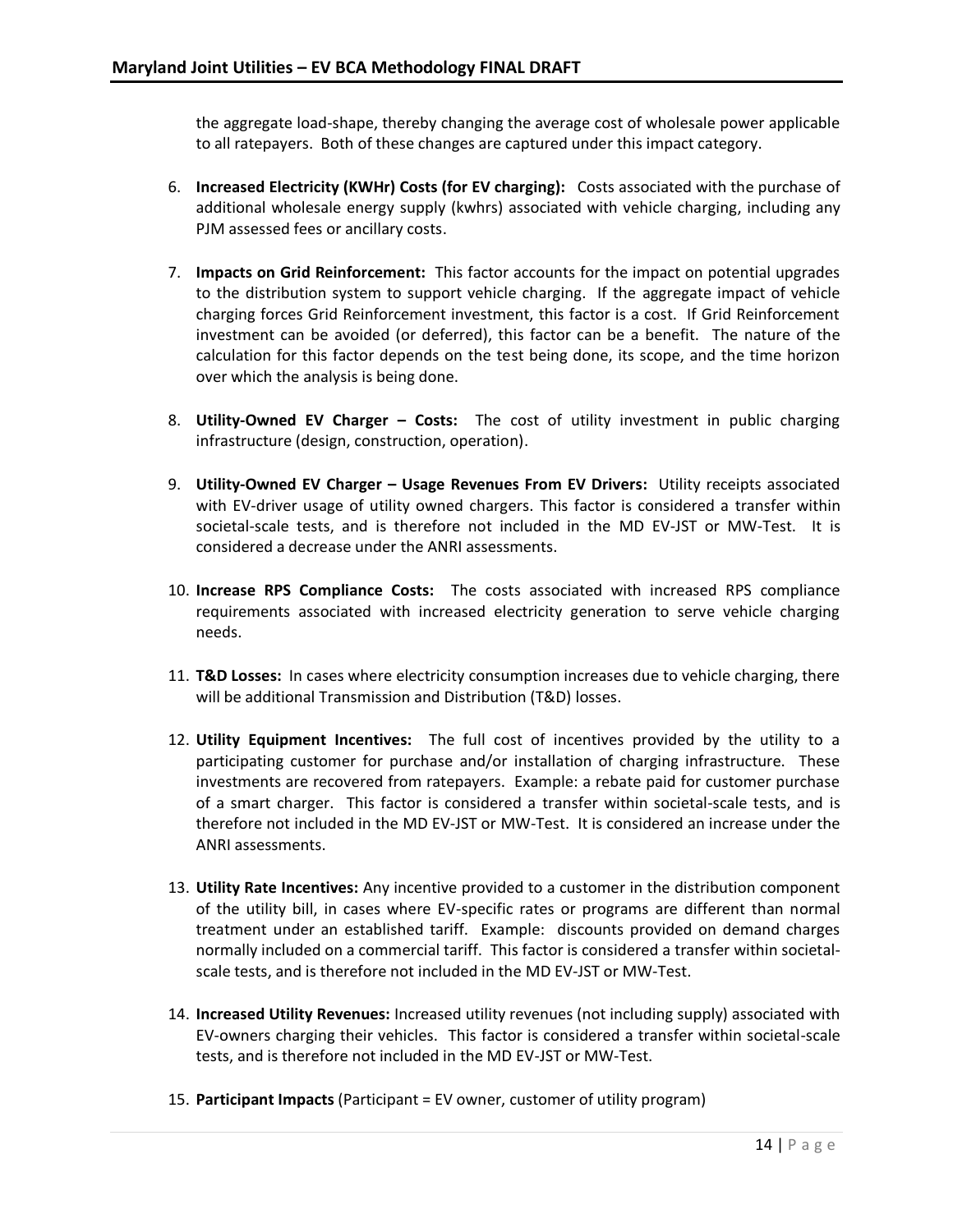- 16. **Incremental EV Purchase Cost:** The difference in price between an EV and a non-EV that would have otherwise been purchased by the vehicle owner.
- 17. **EV Charger Costs:** The full costs of buying, installing, and operating (i.e. data and network charges, maintenance) EV charging infrastructure. Any applicable utility charger incentives are not reflected in this factor (since that is a transfer). This factor is a cost under the MD EV-JST and MW tests, and is not applicable under the ANRI assessments.
- 18. **Avoided Vehicle Fuel Costs:** Savings that result from eliminating gasoline, diesel and/or other liquid fossil fuel purchases that are avoided by "fueling" an EV with electricity instead. This calculation is adjusted to reflect EV-owners paying "their fair share" toward Maryland state costs for infrastructure investment (i.e. Maryland fuel taxes).
- 19. **Savings From Decreased Vehicle Maintenance:** The value of reduced maintenance costs, which is recognized by the EV owner as a benefit.
- 20. **Federal Tax Incentive (EV purchase):** The value of any federal tax credit (or similar) incentive that may be due in support of an EV purchase, which is recognized by the EV owner as a benefit.

#### **Societal Impacts**:

- 21. **Benefits From Reduced GHG Emissions:** The economic value of reduced net GHG emissions, based on estimates for the "societal cost of carbon", represented as a societal benefit. The changes in emissions should reflect both absolute changes in emissions intensity (mobile sources vs generation sources), but also changes in emissions associated with differences in asset dispatch.
- 22. **Public Health Value Of Reduced/Shifted Emissions:** The economic value of improved public health associated with reduced net emission of criteria pollutants, combined with a shift in where those emissions take place (from the roadway to the power plant), represented as a societal benefit. The changes in emissions should reflect both absolute changes in emissions intensity (mobile sources vs generation sources), but also changes in emissions associated with differences in asset dispatch.

There are a variety of impact-factors that are sometimes included in SCT-style tests, and/or which are related to Maryland objectives, that were not included. These factors were considered as part of the methodology design, but in the case of EV programs were determined to be either negligible or impossible to calculate with credibility. However, the Commission may elect to qualitatively consider them together with the quantified benefit cost analyses and non-participant impact assessments previously described.

These excluded factors are summarized below for completeness, including the reason they aren't currently proposed to be included in monetized calculations of cost-effectiveness. If new information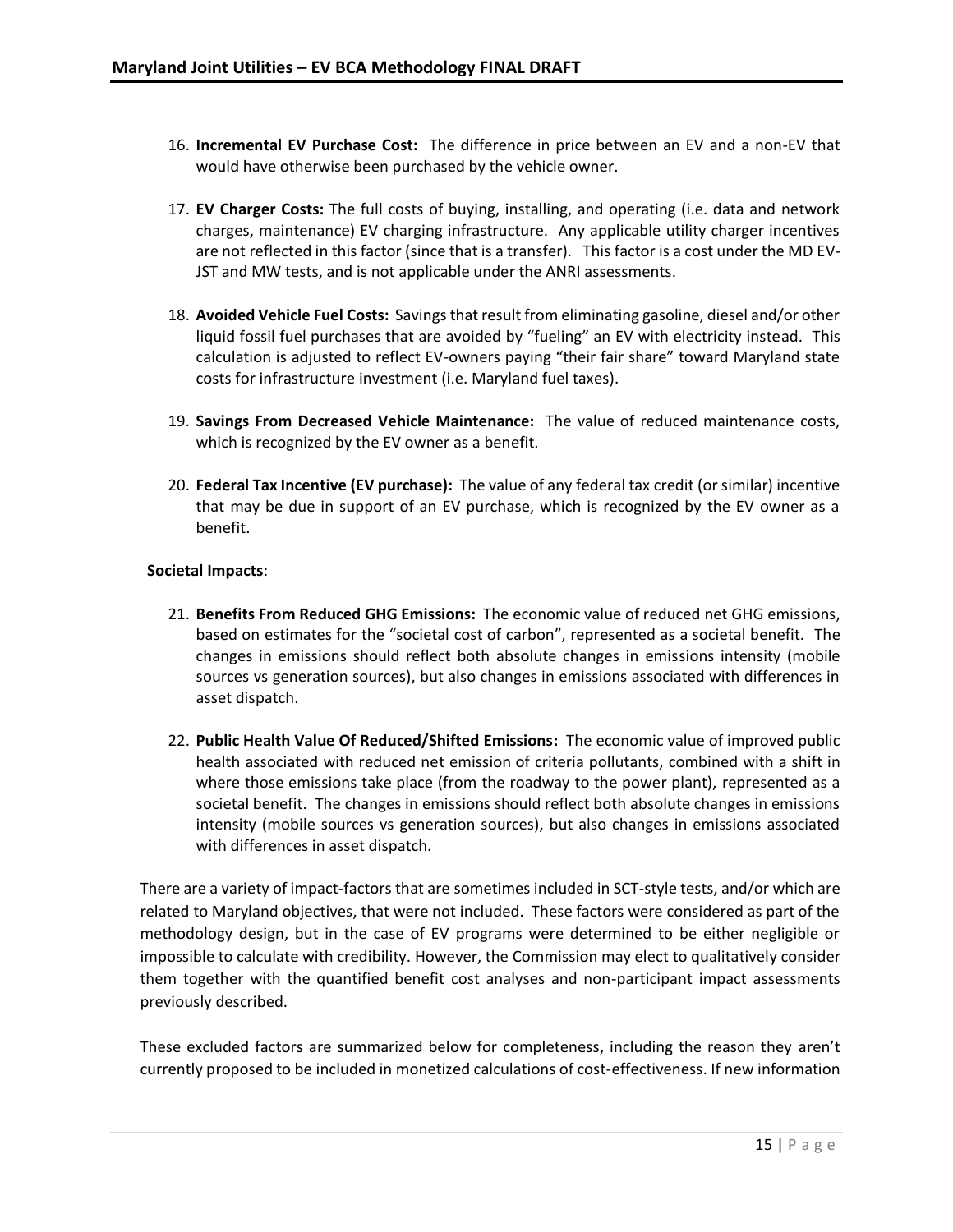enabling them to be quantified and monetized becomes available, they could be included in future benefit-cost analysis frameworks.

- 1. **Strategic Value Of Reduced Petroleum Use:** No quantifiable metrics for this objective in Maryland, and/or no established impact computation methods.
- 2. **Changes in Risk:** No quantifiable metrics for this objective in Maryland, and/or no established impact computation methods.
- 3. **Changes in Resilience:** No quantifiable metrics for this objective in Maryland, and/or no established impact computation methods. It should be noted that vehicle-to-home (V2H) capabilities – once enabled through future vehicle and charger innovations – could provide significant resiliency value to the home. That technology is still in early stages and not universally available, in addition to there being limited methodology for valuing this resiliency value. For those reasons, a resiliency impact-factor is not included at this time, but could be added to the portfolio when that changes.
- 4. **Changes in Security:** No quantifiable metrics for this objective in Maryland, and/or no established impact computation methods.
- 5. **Impacts on Water Use:** No quantifiable metrics for this objective in Maryland, and/or no established impact computation methods.
- 6. **Impacts on Attainment Of MD EV-Adoption Goals:** Maryland has clear targets for EV adoption, but no established impact computation methods.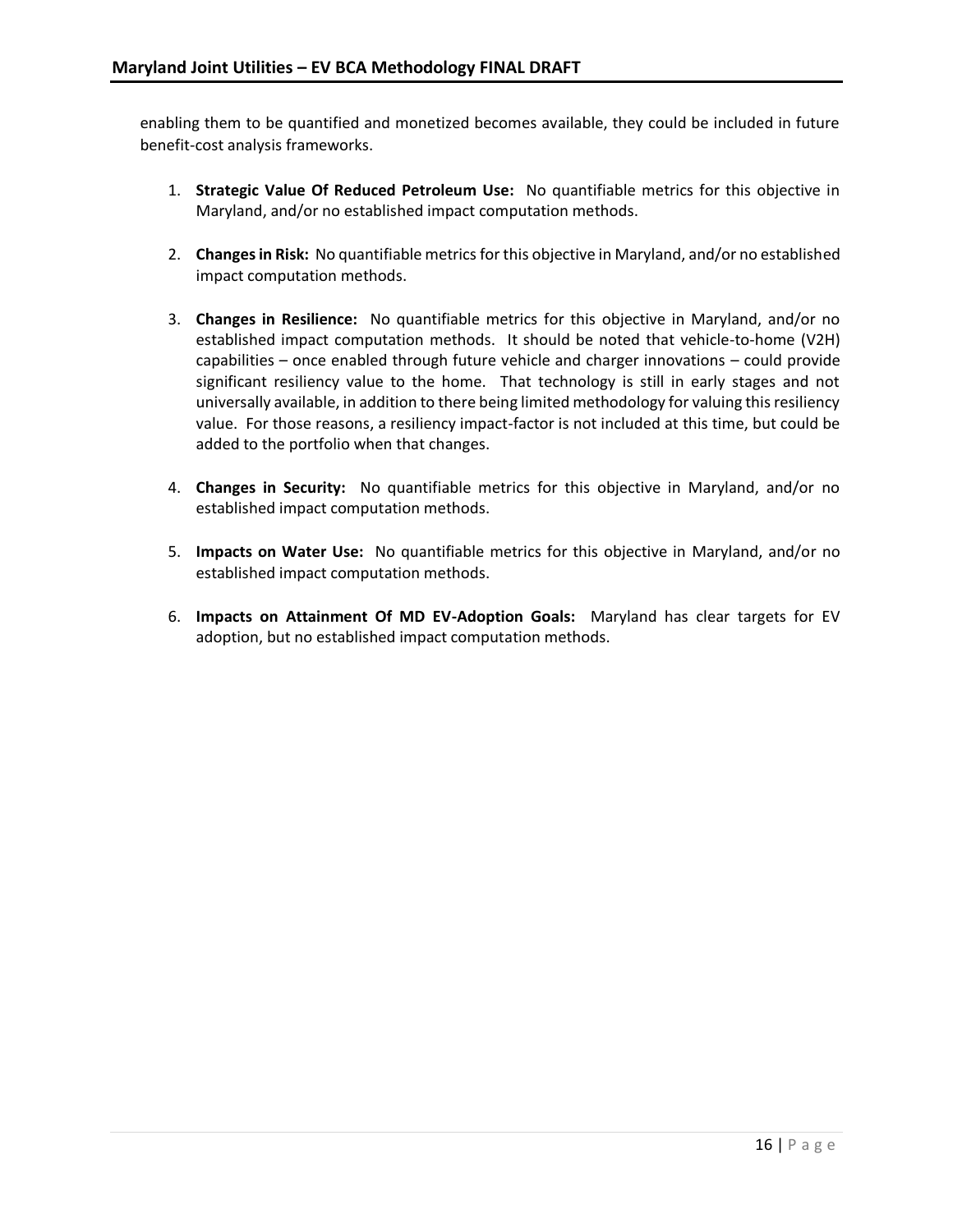# <span id="page-16-0"></span>SECTION 5: MAPPING IMPACT-FACTORS TO OFFER-CLASSES

The inventory of impact-factors summarized in Section 4 represents the super-set of components that could be included in a particular test or assessment. This section outlines how these impact-factors are used by the MD EV-JST, and MW-Test, and the ANRI assessments when applied to real-world utility EV programs and the associated market impacts.

#### <span id="page-16-1"></span>5.1 INTRODUCTION TO IMPACT-FACTOR MAPPING

As summarized in Section 3, the various tests and assessments differ in the scope of impact considered. As a result of those differences, and in consideration of principles related to the avoidance of doublecounting and ensuring complete and symmetric inclusion of both costs and benefits, the portfolio of impact-factors considered in each calculation varies. The following chart provides a high-level summary of how the impact-factors are included in each protocol.

| <b>Impact-Factor</b>                                    | <b>MD EV-JST</b> | <b>MW-Test</b>  | <b>ANRI (All)</b>    | <b>ANRI (Bills Only)</b> |
|---------------------------------------------------------|------------------|-----------------|----------------------|--------------------------|
|                                                         |                  |                 |                      |                          |
| <b>Utility (and Power Sector) Impacts</b>               |                  |                 |                      |                          |
| <b>Utility Program Administration Costs</b>             | Cost             | Cost            | Increase             | Increase                 |
| Utility Program Implementation Costs                    | Cost             | Cost            | Increase             | Increase                 |
| Impacts On Capacity Costs                               | Cost or Benefit  | Cost or Benefit | Increase or Decrease | Increase or Decrease     |
| Impacts On Transmission Costs                           | Cost or Benefit  | Cost or Benefit | Increase or Decrease | Increase or Decrease     |
| Wholesale Energy Cost Impacts                           | Cost or Benefit  | Cost or Benefit | Increase or Decrease | Increase or Decrease     |
| Increased Electricity (KWHr) Costs (for EV charging)    | Cost             | Cost            | Increase             | Increase                 |
| Impacts on Grid Reinforcement                           | Cost or Benefit  | Cost or Benefit | Increase or Decrease | Increase or Decrease     |
| Utility-Owned EV Chargers - Costs                       | Cost             | Cost            | Increase             | Increase                 |
| Utility-Owned EV Chargers - Usage \$ From EV Drivers    | Transfer         | Transfer        | Decrease             | Decrease                 |
| Increased RPS Compliance Costs                          | Cost             | Cost            | Increase             | Increase                 |
| <b>T&amp;D Losses</b>                                   | Cost or Benefit  | Cost or Benefit | Increase or Decrease | Increase or Decrease     |
| <b>Utility Equipment Incentives</b>                     | Transfer         | Transfer        | Increase             | Increase                 |
| Utility Rate Incentives                                 | Transfer         | Transfer        | Increase             | Increase                 |
| <b>Increased Utility Revenues</b>                       | Transfer         | Transfer        | Decrease             | Decrease                 |
|                                                         |                  |                 |                      |                          |
| <b>Participant Impacts(from EV Driver Perspective)</b>  |                  |                 |                      |                          |
| Incremental EV Purchase Costs                           | Cost             | Cost            | N/A                  | N/A                      |
| EV Charger Costs (equipment and installation)           | Cost             | Cost            | N/A                  | N/A                      |
| <b>Avoided Vehicle Fuel Costs</b>                       | Benefit          | Benefit         | N/A                  | N/A                      |
| Savings From Decreased Vehicle Maintenance              | Benefit          | Benefit         | N/A                  | N/A                      |
| Federal Tax Incentive (EV purchase)                     | Benefit          | Benefit         | N/A                  | N/A                      |
|                                                         |                  |                 |                      |                          |
| Societal Costs or Benefits (from Society's Perspective) |                  |                 |                      |                          |
| Value Of Reduced GHG Emissions                          | Benefit          | Benefit         | Decrease             | N/A                      |
| Public Health Value Of Reduced/Shifted Emissions        | Benefit          | Benefit         | Decrease             | N/A                      |

#### **Figure 5.1 – 1: Impact-Factors for Different Tests and Assessments**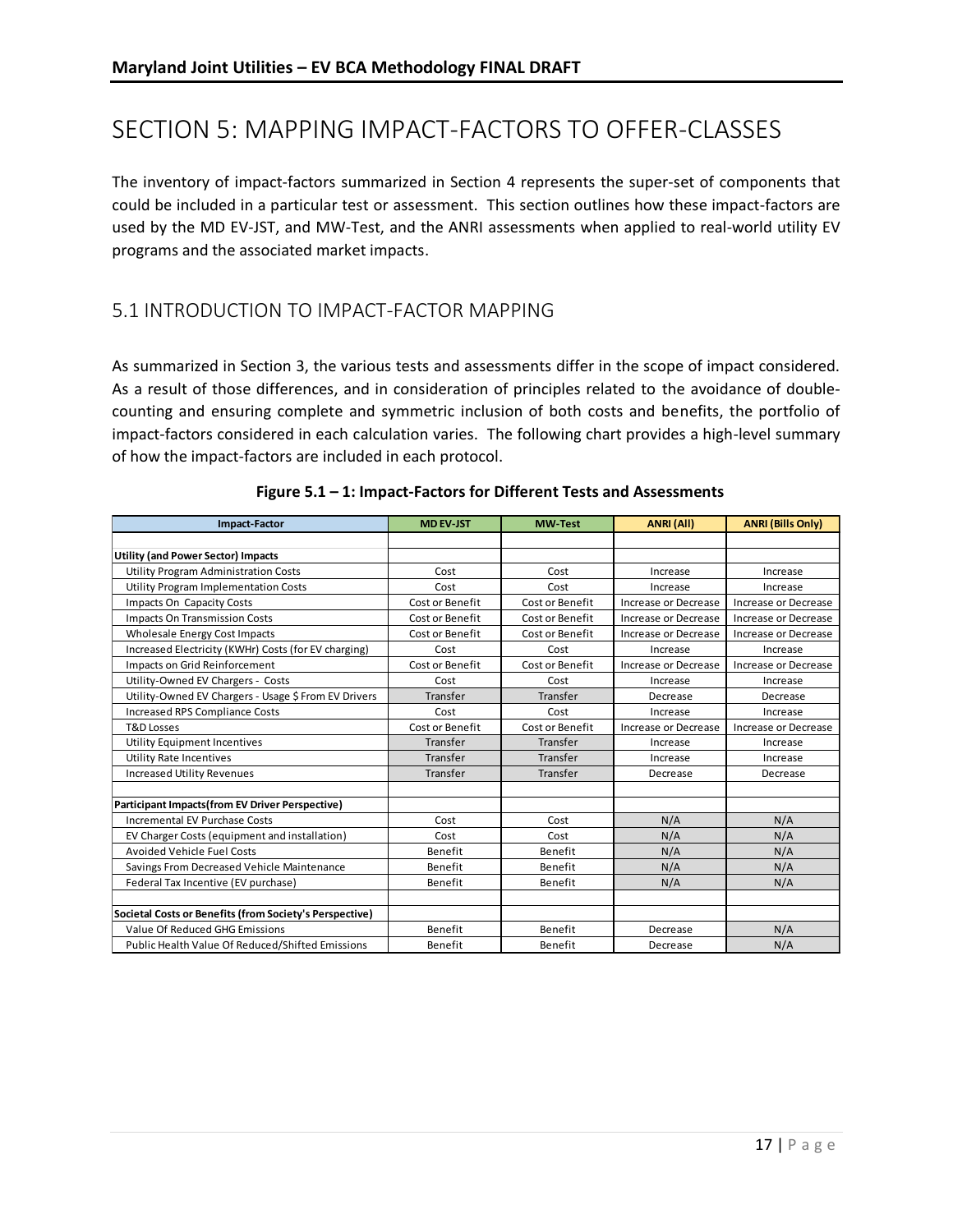### <span id="page-17-0"></span>5.2 OFFER CLASSES

The impact-factors outlined above represent a super-set of components that might be applicable to a particular utility EV program. As noted in Section 2 and 3, however, each of these programs impacts the market in a different way – for example, some have little impact on adoption but change customer charging behavior, while others more directly induce EV adoption (and trigger the costs and benefits associated with that adoption). While the broad inventory of benefit/cost elements considered for each utility EV program is consistent, some of those elements may not be applicable depending on the offer. This section defines how the impact-factors map to generic classes of utility EV programs, within the context of the two societal scope tests (the MD EV-JST and the MW-Test) and the two ANRI assessments. Note that in some cases a given impact factor could have a positive or negative impact, depending on the details.

Given the current spectrum of utility EV programs in Maryland, the utility-off mapping is based on three types of utility offers:

- **Managed Residential Charging Programs (UO – 1):** programs which combine the charging infrastructure with economic incentives to encourage residential customers to charge their vehicles at preferred off-peak times.
- **Multi-Family Charging Programs (UO – 2):** Programs intended to provide level-2 charging for residents of multi-family properties, thereby ensuring that those residents are not blocked from EV adoption based on charging access limitations.
- **Public Charging Programs (UO 3):** Programs for utility-owned level-2 and DCFC chargers that are available for public use, and which are intended to stimulate adoption by addressing consumer concerns about the shortage of public charging capacity (and the geographic distribution of that capacity).

If new utility EV programs are introduced that don't map cleanly into one of these three offer-classes, a customized mapping would need to be created for that new class. In this way, this proposed methodology can be adapted to an evolving portfolio of programs over time.

### <span id="page-17-1"></span>5.3 SOCIETAL SCOPE TESTS – IMPACT-FACTOR MAPPING

The MD EV-JST and the MW-Test are each an SCT-style assessment, and the rules generally applicable to SCT tests serve to guide the impact-factor mapping. In particular, several impact-factors are typically considered "transfers" within societal-scope. The following chart summarizes how the impact-factors are combined for the three offer-classes under the MD EV-JST and for the MW-Test. As summarized in Section 3, the Market-Wide test will be performed for three variations (natural charging, managed charging, most-likely charging profiles), but the structure of costs and benefits are consistent in all three cases.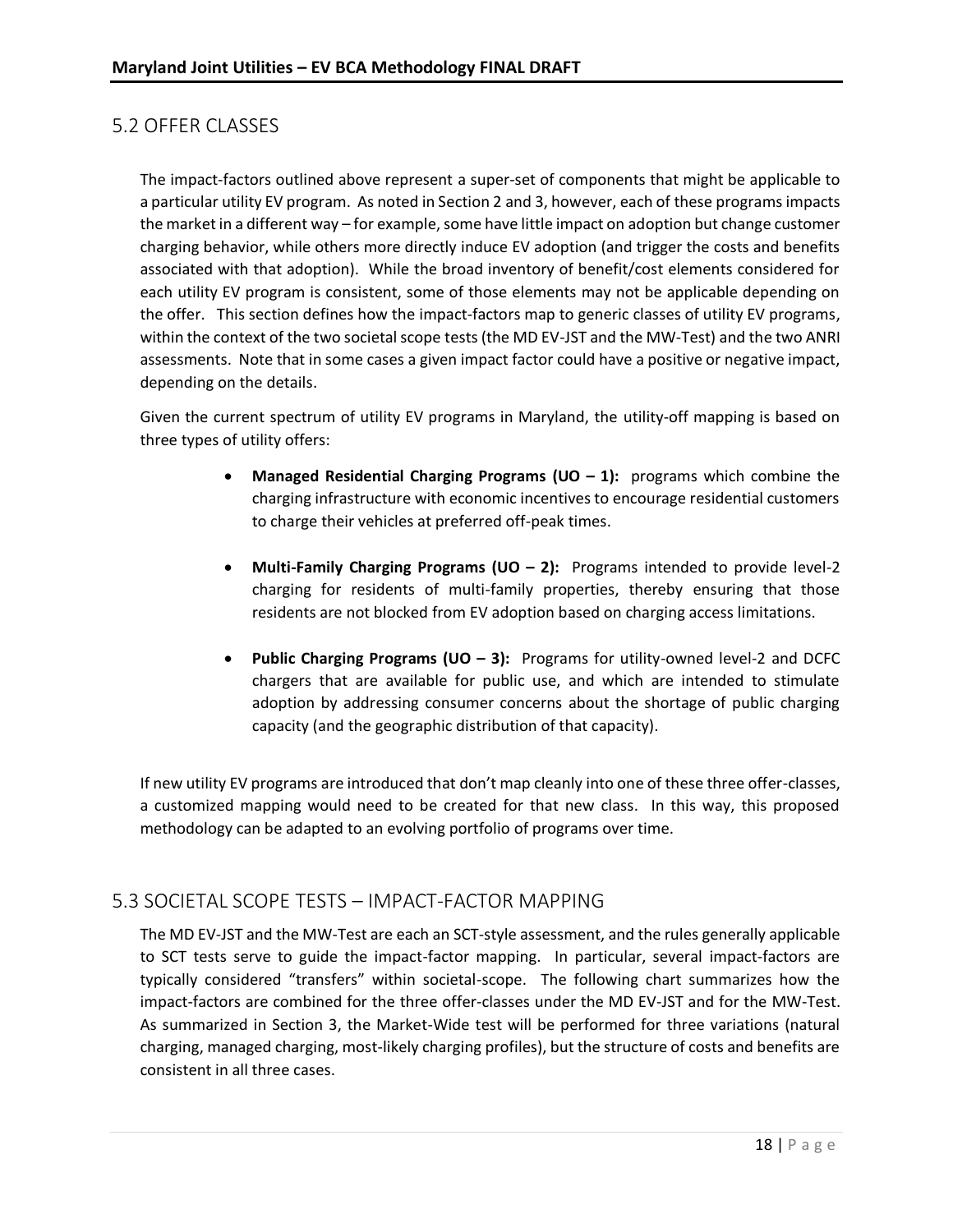| <b>Impact-Factor</b>                                    | MD EV-JST (UO-1): Residential    | MD EV-JST (UO-2): Multi-Family | MD EV-JST (UO-3): Utility Owned | <b>Market-Wide Test</b>    |
|---------------------------------------------------------|----------------------------------|--------------------------------|---------------------------------|----------------------------|
|                                                         | <b>Managed Charging</b>          | Charging                       | <b>Public Chargers</b>          |                            |
| <b>Computation Scope:</b>                               | <b>Induced Charging Behavior</b> | <b>Induced Adoption</b>        | <b>Induced Adoption</b>         | All EVs On The Road        |
| <b>Baseline:</b>                                        | <b>EV Owner, Nat-Chrging</b>     | <b>No EV Adoption</b>          | <b>Pull-Through Adoption</b>    | <b>Depends on Scenario</b> |
| <b>Utility (and Power Sector) Impacts</b>               |                                  |                                |                                 |                            |
| Utility Program Administration Costs                    | Cost                             | Cost                           | Cost                            | Cost                       |
| Utility Program Implementation Costs                    | Cost                             | Cost                           | Cost                            | Cost                       |
| Impacts On Capacity Costs                               | Benefit                          | Cost                           | Cost                            | Cost or Benefit            |
| Impacts On Transmission Costs                           | Benefit                          | Cost                           | Cost                            | Cost or Benefit            |
| <b>Wholesale Energy Cost Impacts</b>                    | Benefit                          | Cost or Benefit                | Cost or Benefit                 | Cost or Benefit            |
| Increased Electricity (KWHr) Costs (for EV charging)    | N/A                              | Cost                           | Cost                            | Cost                       |
| Impacts on Grid Reinforcement                           | Benefit                          | Cost                           | Cost                            | Cost                       |
| Utility-Owned EV Chargers - Costs                       | N/A                              | N/A                            | Cost                            | Cost                       |
| Utility-Owned EV Chargers - Usage \$ From EV Drivers    | N/A                              | N/A                            | Transfer                        | Transfer                   |
| <b>Increased RPS Compliance Costs</b>                   | N/A                              | Cost                           | Cost                            | Cost                       |
| <b>T&amp;D Losses</b>                                   | Benefit                          | Cost                           | Cost                            | Cost                       |
| Utility Equipment Incentives                            | Transfer                         | Transfer                       | Transfer                        | Transfer                   |
| <b>Utility Rate Incentives</b>                          | Transfer                         | Transfer                       | Transfer                        | Transfer                   |
| <b>Increased Utility Revenues</b>                       | Transfer                         | Transfer                       | Transfer                        | Transfer                   |
|                                                         |                                  |                                |                                 |                            |
| Participant Impacts(from EV Driver Perspective)         |                                  |                                |                                 |                            |
| Incremental EV Purchase Costs                           | N/A                              | Cost                           | Cost                            | Cost                       |
| EV Charger Costs (equipment and installation)           | N/A                              | Cost                           | Cost                            | Cost                       |
| <b>Avoided Vehicle Fuel Costs</b>                       | N/A                              | <b>Benefit</b>                 | <b>Benefit</b>                  | <b>Benefit</b>             |
| Savings From Decreased Vehicle Maintenance              | N/A                              | Benefit                        | Benefit                         | Benefit                    |
| Federal Tax Incentive (EV purchase)                     | N/A                              | Benefit                        | Benefit                         | Benefit                    |
|                                                         |                                  |                                |                                 |                            |
| Societal Costs or Benefits (from Society's Perspective) |                                  |                                |                                 |                            |
| Value Of Reduced GHG Emissions                          | N/A                              | Benefit                        | Benefit                         | Benefit                    |
| Public Health Value Of Reduced/Shifted Emissions        | N/A                              | Benefit                        | Benefit                         | Benefit                    |

| Figure 5.3 - 1: Mapping of "Impact Factors" To Societal-Scale Tests |  |
|---------------------------------------------------------------------|--|
|---------------------------------------------------------------------|--|

### <span id="page-18-0"></span>5.4 ANRI ASSESSMENTS – IMPACT-FACTOR MAPPING

As summarized in Section 3, the two ANRI Assessments are not a test of cost effectiveness (as defined by the NSPM), but it is intended to respond to PSC staff (and utility) needs for understanding aggregate ratepayer impacts. Rather than looking at "costs" and "benefits", impact-factors for this assessment reflect either an increase or decrease in costs to ratepayers. The net impact of those factors – in aggregate – will be quantified as a NPV of all factors. The ANRE (All) considers at ALL impacts on non-participating ratepayer (both impacts monetized on a utility bill, and externalities), and the ANRI (bills only) is a more narrow protocol that considers monetized impacts on utility bills only. The following chart summarizes how the impact-factors are combined for the ANRI assessments across the three offer-classes. Note: the ANRE assessments are defined only for specific utility programs (separately, and in combination), and so a market-wide variation is not relevant.

The impact-factors for the ANRI calculations for each offer-class are summarized in the chart below.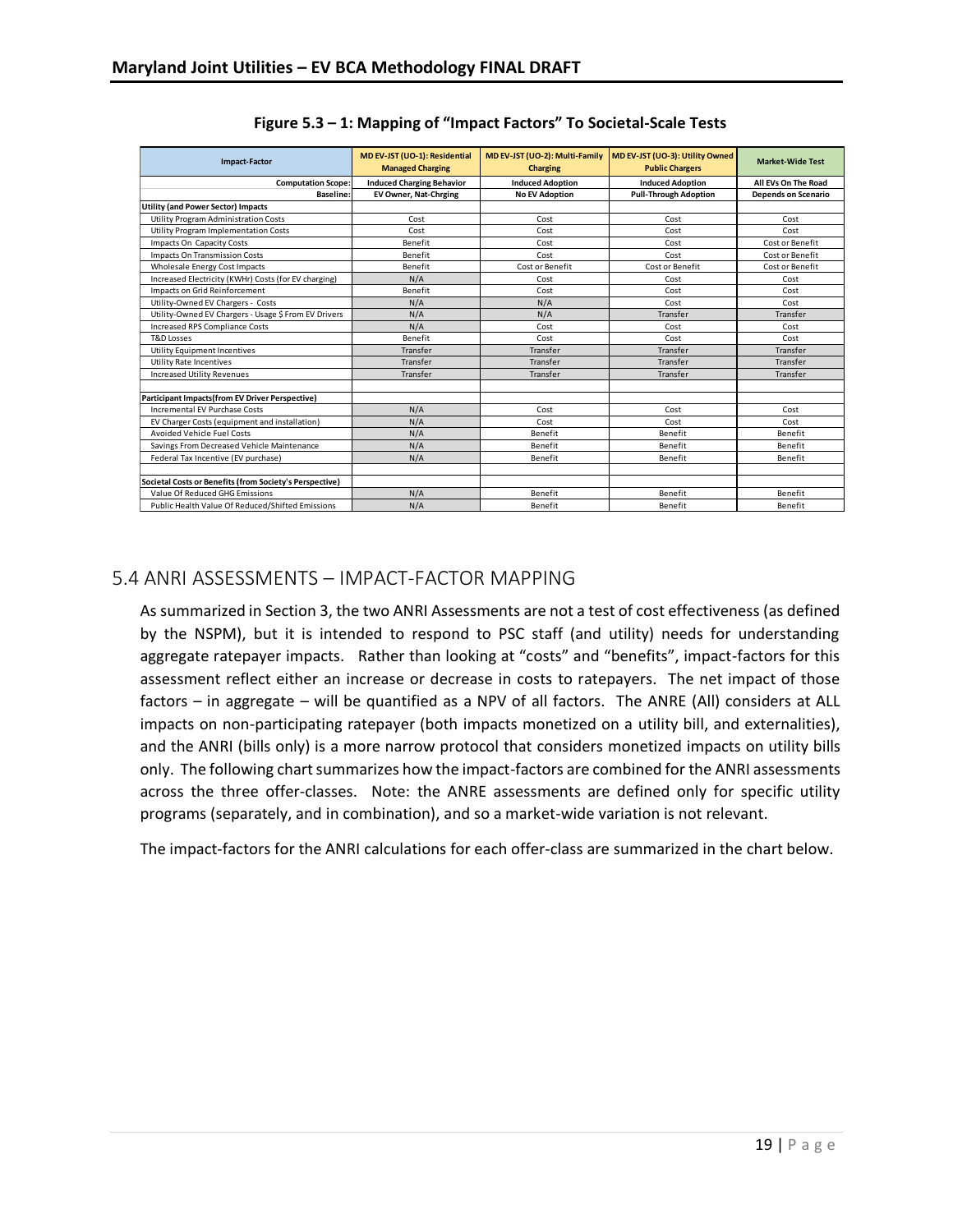| <b>Impact-Factor</b>                                    | <b>UO-1: Residential</b><br><b>Managed Charging</b> | <b>UO-2: Multi-Family</b><br><b>Charging</b> | <b>UO-3: Utility Owned</b><br><b>Public Chargers</b> |
|---------------------------------------------------------|-----------------------------------------------------|----------------------------------------------|------------------------------------------------------|
| <b>Computation Scope:</b>                               | <b>Induced Charging Behavior</b>                    | <b>Induced Adoption</b>                      | <b>Induced Adoption</b>                              |
| <b>Baseline:</b>                                        | <b>EV Owner, Nat-Chrging</b>                        | <b>No EV Adoption</b>                        | <b>Pull-Through Adoption</b>                         |
| <b>Utility (and Power Sector) Impacts</b>               |                                                     |                                              |                                                      |
| Utility Program Administration Costs                    | Increase                                            | Increase                                     | Increase                                             |
| Utility Program Implementation Costs                    | Increase                                            | Increase                                     | Increase                                             |
| Impacts On Capacity Costs                               | Decrease                                            | Increase                                     | Increase                                             |
| <b>Impacts On Transmission Costs</b>                    | Decrease                                            | Increase                                     | Increase                                             |
| Wholesale Energy Cost Impacts                           | Decrease                                            | Increase or Decrease                         | Increase or Decrease                                 |
| Increased Electricity (KWHr) Costs (for EV charging)    | Increase                                            | Increase                                     | Increase                                             |
| Impacts on Grid Reinforcement                           | Decrease                                            | Increase                                     | Increase                                             |
| Utility-Owned EV Chargers - Costs                       | N/A                                                 | N/A                                          | Increase                                             |
| Utility-Owned EV Chargers - Usage \$ From EV Drivers    | N/A                                                 | N/A                                          | Decrease                                             |
| <b>Increased RPS Compliance Costs</b>                   | Increase                                            | Increase                                     | Increase                                             |
| <b>T&amp;D Losses</b>                                   | Decrease                                            | Increase                                     | Increase                                             |
| <b>Utility Equipment Incentives</b>                     | Increase                                            | Increase                                     | Increase                                             |
| <b>Utility Rate Incentives</b>                          | Increase                                            | Increase                                     | Increase                                             |
| <b>Increased Utility Revenues</b>                       | Decrease                                            | Decrease                                     | Decrease                                             |
|                                                         |                                                     |                                              |                                                      |
| Participant Impacts(from EV Driver Perspective)         |                                                     |                                              |                                                      |
| <b>Incremental EV Purchase Costs</b>                    | N/A                                                 | N/A                                          | N/A                                                  |
| EV Charger Costs (equipment and installation)           | N/A                                                 | N/A                                          | N/A                                                  |
| <b>Avoided Vehicle Fuel Costs</b>                       | N/A                                                 | N/A                                          | N/A                                                  |
| Savings From Decreased Vehicle Maintenance              | N/A                                                 | N/A                                          | N/A                                                  |
| Federal Tax Incentive (EV purchase)                     | N/A                                                 | N/A                                          | N/A                                                  |
|                                                         |                                                     |                                              |                                                      |
| Societal Costs or Benefits (from Society's Perspective) |                                                     |                                              |                                                      |
| Value Of Reduced GHG Emissions                          | N/A                                                 | "All" Case Only                              | "All" Case Only                                      |
| Public Health Value Of Reduced/Shifted Emissions        | N/A                                                 | "All" Case Only                              | "All" Case Only                                      |

### **Figure 5.4 – 1: Mapping of "Impact Factors" To Utility Offers For ANRI Calculations**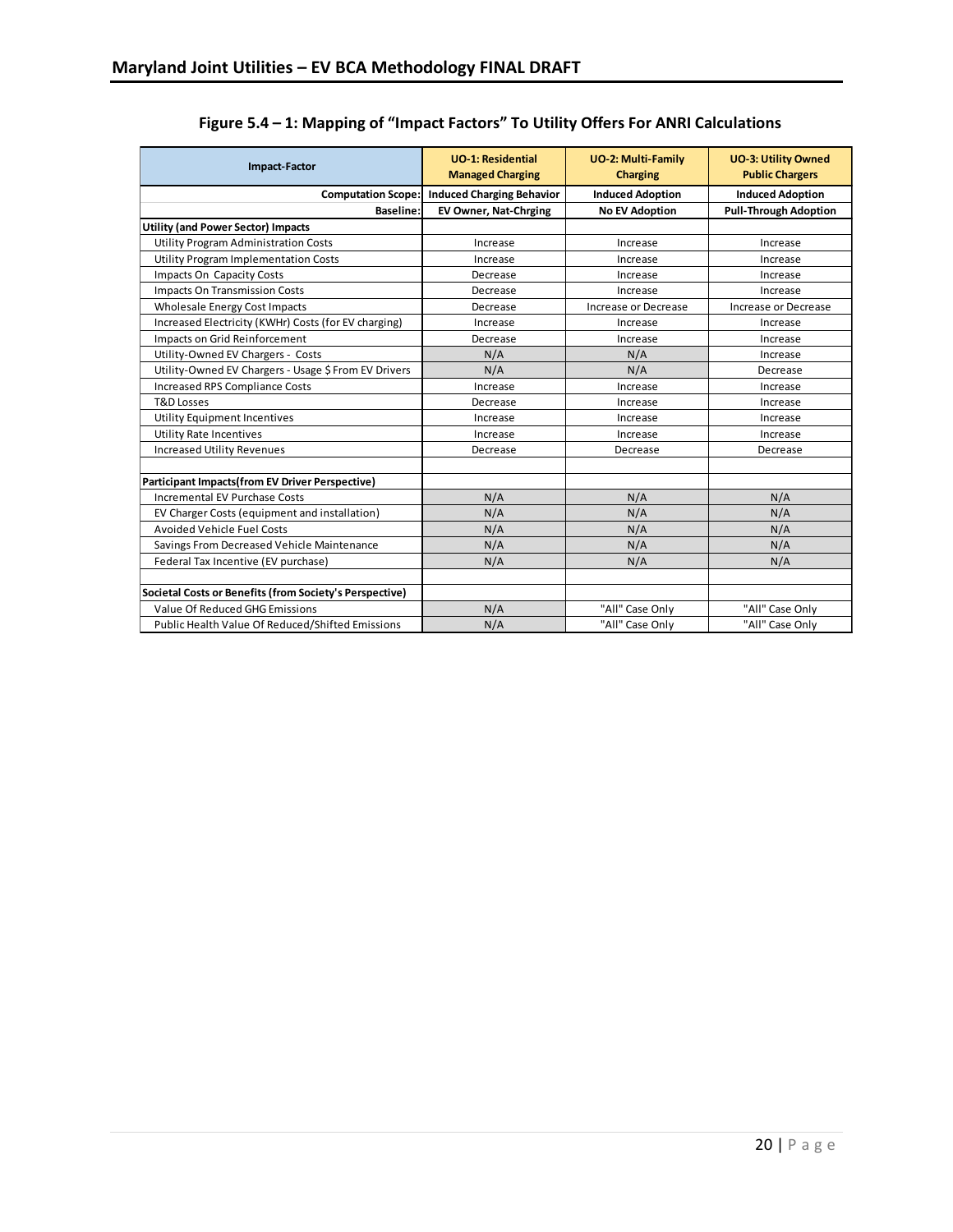### <span id="page-20-0"></span>SECTION 6: COMPUTATION OF IMPACT FACTORS

This section summarizes the computational approach associated with each impact factor. The computation method must include consideration of the scope (number of EVs used as the basis for quantifying induced impact), baseline (calculation of a change relative to *what?),* and the protocol associated with each factor (i.e. the arithmetic to be used, including identification of the key variables involved), and data sources (i.e. where key assumptions and or inputs for the identified variables).

In some cases, the computational method is constrained by the data available for the calculation. In those cases, an "ideal" computation method is identified, along with the "best available" methodology accepted at the current time.

#### **Utility (and other power sector) Impacts:**

- 1. **Utility Program Administration Costs:** Taken from utility program budgets, in nominal dollars each year.
- 2. **Utility Program Implementation Costs:** Taken from utility program budgets, in nominal dollars each year.
- 3. **Impacts on Capacity Costs:** Based on projections of allocated PJM capacity costs for the relevant utility zone, measured in  $$/MW-day$  (nominal  $$$  for each year over the period), multiplied by the expected change in aggregate EV-charging induced load (in MW) during the typical PJM coincident peak hour for the relevant utility zone. Changes in capacity can be either positive or negative depending on the utility offer – for UO1 (residential smart charging), peak MW declines due to the impact of the managed charging program, but for UO2 (multi-family) and UO3 (public charging) peak MW increases. For the UO1 calculation, it is necessary to have a detailed time-of-day distribution for both managed and natural charging scenarios. For the UO2 and UO3 calculations, it is necessary to have a projected time-of-day distribution for the charging induced by the utility offer. The PJM designed capacity "reserve factor" is used to inflate the amount of capacity required, but T&D losses are not represented to avoid double counting with a separate line for that purpose.
- 4. **Impacts on Transmission Costs:** Based on projections of allocated PJM transmission costs for the relevant utility zone, measured in \$/peak-MW (nominal \$ for each year over the period), multiplied by the expected change in aggregate EV-charging induced load (in MW) during the typical PJM coincident peak hour for the relevant utility zone<sup>12</sup>. Changes in transmission can be either positive or negative depending on the utility offer – for UO1 (residential smart charging), peak MW declines due to the impact of the managed charging program, but for UO2 (multi-family) and UO3 (public charging) peak MW increases. For the UO1 calculation, it is necessary to have a detailed time-of-day distribution for both managed and natural

<sup>&</sup>lt;sup>12</sup> There may be a "time lag" between when EV charging changes peak load and when PJM authorizes incremental transmission construction and the associated changes in transmission costs. These delays are difficult to model, and to be conservative, are assumed to arise at the time peak loading changes – although in reality those cost impacts are probably deferred in time.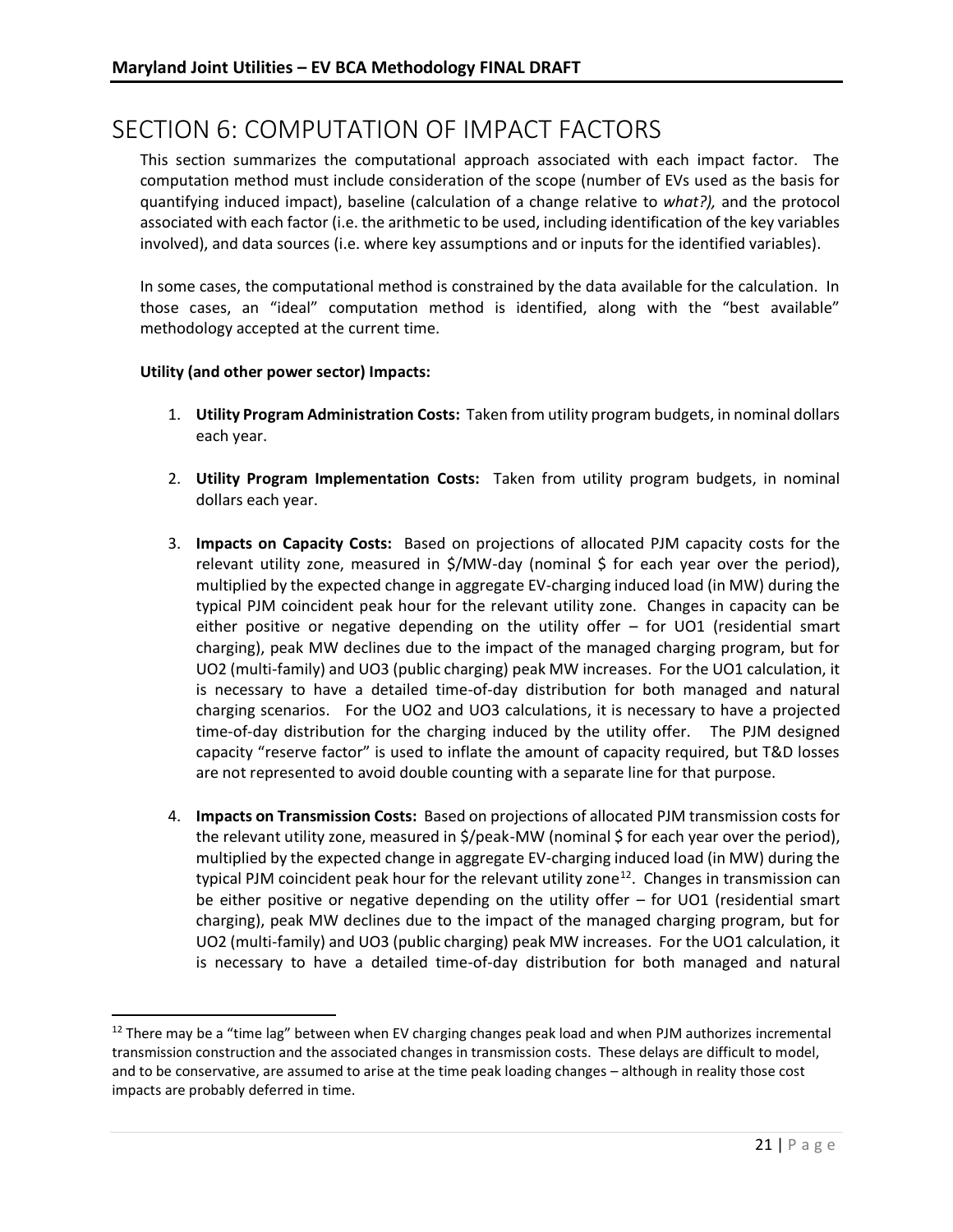charging scenarios<sup>13</sup>. For the UO2 and UO3 calculations, it is necessary to have a projected time-of-day distribution for the charging induced by the utility offer. T&D losses are not represented to avoid double counting with a separate line for that purpose.

- 5. **Wholesale Energy Cost Impacts:** Use PJM asset-dispatch simulation to compute the gross average cost of wholesale electricity for the modified load (resulting from vehicle charging) compared with the baseline load. Consistent with the definition in Section 4, this impact factor is intended to quantify all the consequences of a changes in induced load (and timing thereof), including impacts on clearing prices. This impact is modeled hourly over the multiyear period under investigation. The resulting \$/kwhr rate is then applied to the kwhrs consumed by non-participating ratepayers.
- 6. **Increased Electricity (KWHr) Costs (for EV charging):** The wholesale costs of electricity associated with vehicle charging, based on marginal costs, and including any associated PJM supply charges (ancillary, etc), but not capacity or transmission costs.
- 7. **Impacts on Grid Reinforcement <sup>14</sup> :** This factor is specifically focused on widespread reinforcement required in the distribution system (transmission or generation is addressed separately through the transmission, capacity, and wholesale cost factors). This factor could be a cost (for offers that encourage EV adoption) or a benefit (for offers that avoid peakcoincident peak load additions through managed charging). Grid reinforcement impacts will be quantified using the same methodology recommended for use in the EmPower program BCA analysis (i.e. the opposite of "avoided distribution investment" associated with load reductions).
- 8. **Utility-Owned EV Charger – Costs:** Taken from utility program budgets, in nominal dollars each year, for design, construction, operation. Don't include electricity supply costs, since those are already reflected in the wholesale supply costs line.
- 9. **Utility-Owned EV Charger Usage Revenues From EV Drivers: Based on estimated utilization** (from real-world usage statistics), projected over time, and assumed pricing.
- 10. **Increased RPS Compliance Costs:** The marginal RPS costs (\$/MWHR) applied against all vehicle charging volume.
- 11. **T&D Losses:** A two part calculation, based on a marginal T&D loss factor for the utility zone (supplied by the utility): a) for the kwhr-volume of vehicle charging multiplied by the loss

 $13$  It is not necessary to account for "free ridership" under this UO1 methodology, since the natural TOD distribution is a *measured* curve that implicitly includes the fraction of users that would naturally charge at offpeak times even though not motivated economically (via the utility offer) to do so.

<sup>&</sup>lt;sup>14</sup> The consensus of the MD-JU is that in reality Grid reinforcement costs are not infinitely granular - i.e. reinforcement costs are not automatically triggered when a single EV is added. It is also not perfectly linear – i.e. the impacts of two EVs may not be twice the cost of adding one EV. The preferred methodology would therefore be to apply a threshold (based on EV penetration) below which costs are not considered applicable (i.e. those loads are absorbed by existing headroom within the distribution system. However, given the current lack of an accepted method for determining this threshold, the extremely unrealistic but common approach used in other BCA methodologies is recommended.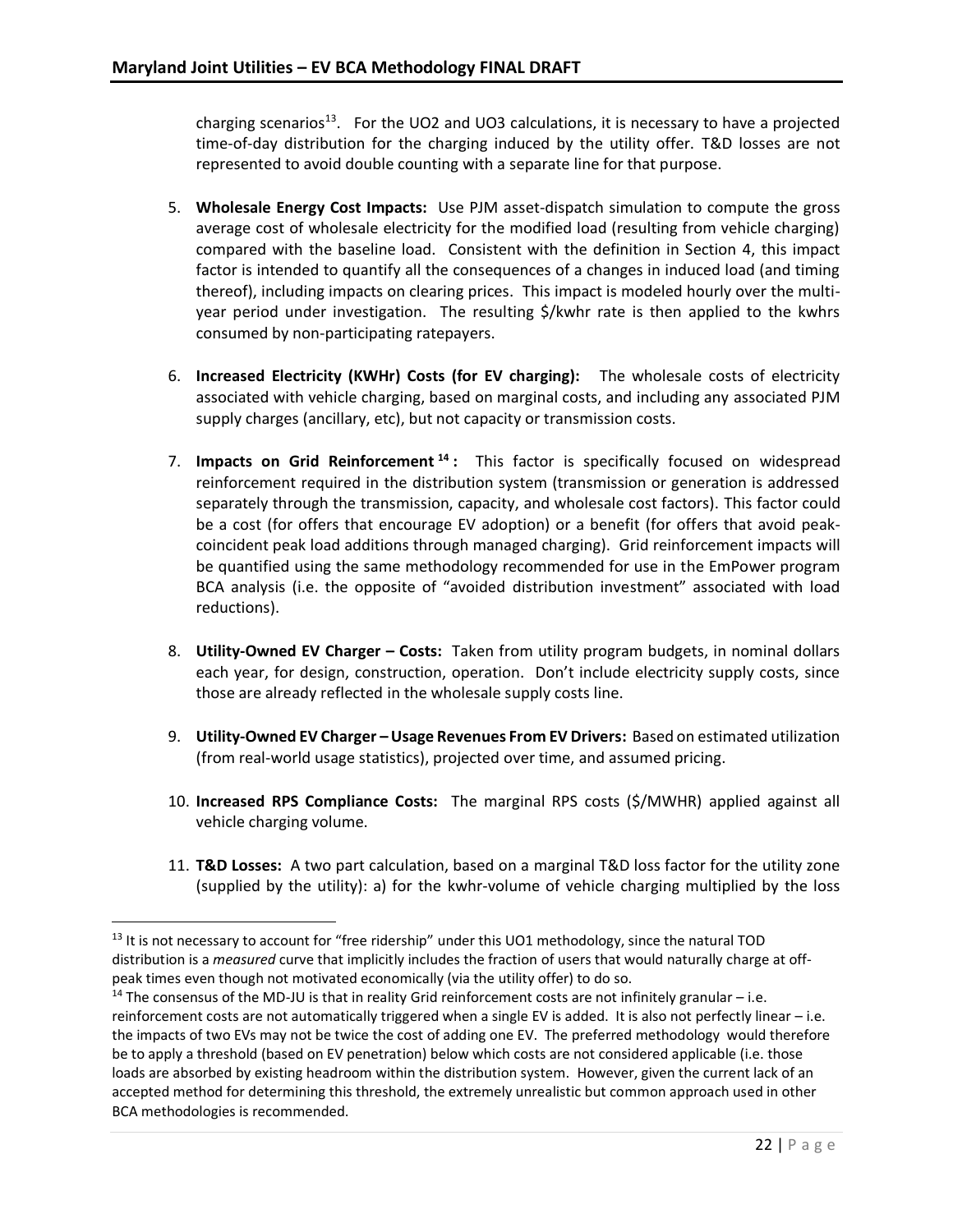factor multiplied by the average wholesale cost of electricity, and b) for any change (positive or negative) in aggregate charging-induced load at the typical PJM coincident peak for the utility zone multiplied by the loss factor multiplied by projected capacity and transmission unit-cost factors.

- 12. **Utility Equipment Incentives:** Taken from utility program budgets, in nominal dollars each year (\$/customer), applied against projected adoption levels for the program (customer/year).
- 13. **Utility Rate Incentives:** Taken from utility program budgets, in nominal dollars each year (\$/customer), applied against projected adoption levels for the program (customer/year).
- 14. **Increased Utility Revenues:** An estimate of total incremental utility revenues (distribution component only), built up from billing determinants for both per-kwhr and per-kw rates, times incremental loads induced by vehicle charging. This calculation requires an estimate of the distribution of charging across residential and non-residential tariffs.

**Participant Impacts** (Participant = EV owner, customer of utility program)

- 15. **Incremental EV Purchase Costs:** In the ideal case, these costs would be based on a comprehensive projection of EV costs vs comparable ICE costs on a per-vehicle or marketsegment basis. Such granular data is not currently available on a representative basis, and the computation method for this impact factor will need to reflect the data source used. One known source for this information – which provides these estimates on an "average vehicle" basis: an NREL study on projected base MRSPs for various vehicles, which can be tuned to the vehicle mix associate with a given market. Other sources may become available over time, if they are at least as granular and rigorous as the existing NREL source.
- 16. **EV Charger Costs(equipment and installation):** Project the average costs for EV charger costs (equipment, installation, make-ready, operating costs if any), by charging segment, multiplied by the number of chargers required over the period.
- 17. **Avoided Vehicle Fuel Costs:** Drivers that adopt EVs eliminate (or reduce) expenditures related to fuel consumption. Use NREL projections of vehicle efficiencies (for ICE vehicles), VMT data, and vehicle fuel costs (gasoline, diesel, etc) to compute EV owner fuel expenditure reductions. Adjust these savings to account for EV owners paying the per-mile equivalent of the current state gasoline tax.
- 18. **Savings From Decreased Vehicle Maintenance:** Compute the difference in maintenance (typically on a per-mile basis) between an average EV and an average ICE vehicle using third party data. Recommend source: annual AAA estimates on vehicle maintenance costs.
- 19. **Federal Tax Incentive (EV purchase):** Based on existing federal purchase incentives (currently a maximum \$7,500 tax credit), compute the average incentive based on historical sales distribution, multiplied by the relevant forecast of vehicle sales.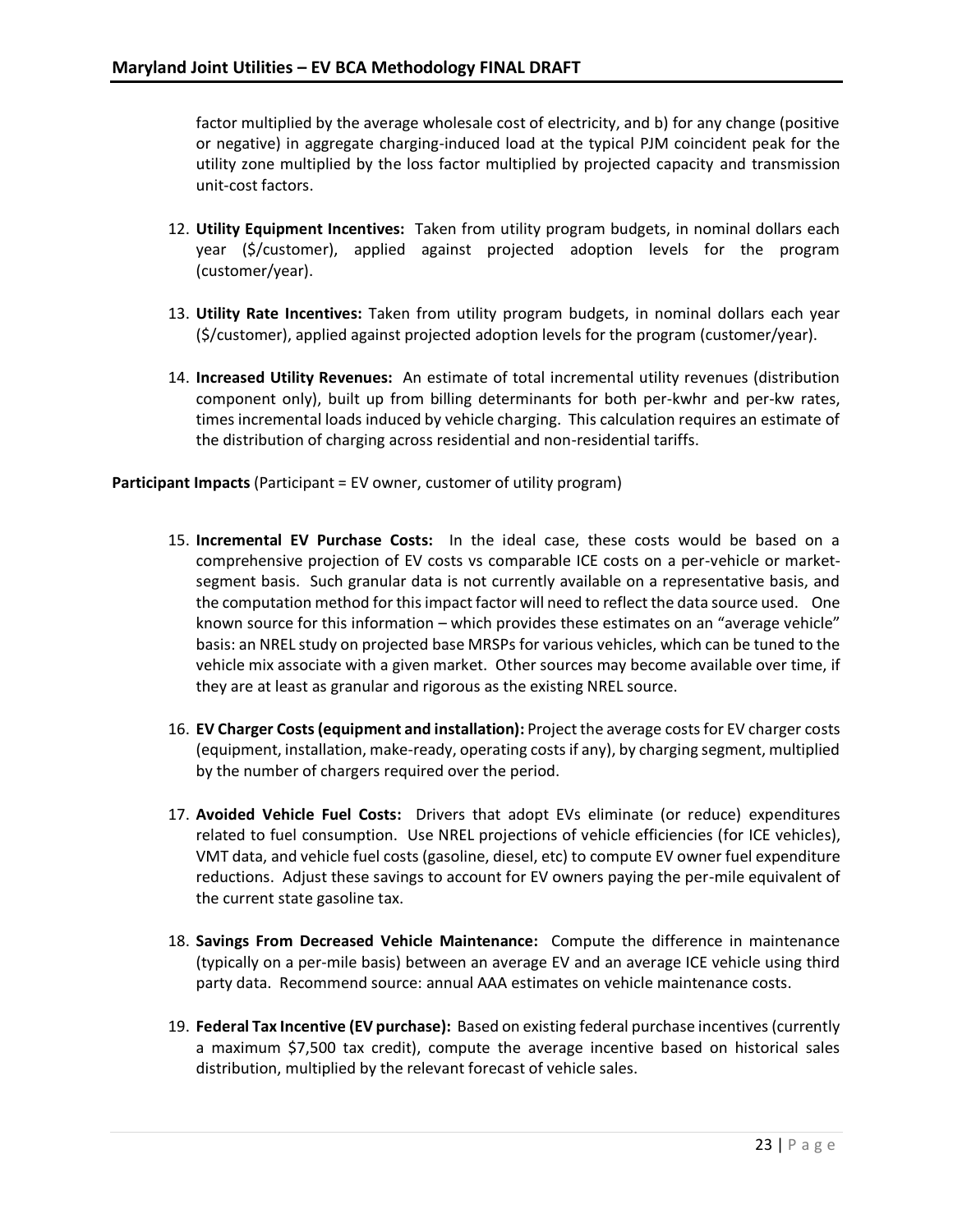#### **Societal Impacts**:

- 20. **Value of Reduced GHG Emissions:** Based on average EV (miles/kwhr) and traditional ICE vehicle (mpg) efficiencies, and mobile source emission factors (from EPA) and generation emission factors (from PJM), compute the absolute change in gross CO2 emissions resulting from the EV adoption scenario under consideration. Multiply this by the federal interdepartmental determination of the "social cost of carbon" (for the mid-range, 2.5% discount factor)<sup>15</sup>. This analysis primarily quantifies the "social cost" of climate change impacts resulting from CO2 emissions.
- 21. **Public Health Value Of Reduced/Shifted Emissions:** Based on average EV (miles/kwhr) and traditional ICE vehicle (mpg) efficiencies, and mobile source emission factors (from EPA) and generation emission factors (from eGrid and EPA), compute the absolute change in gross emissions resulting from the EV adoption scenario under consideration. Multiply this by LBL factors for mobile and stationary sources. Focus on NOx, SO2, and PM2.5.

### <span id="page-23-0"></span>SECTION 7: COMMON PARAMETERS

Section 6 summarizes the computation methodologies (and in some cases, provides information on sources) associated with the distinct impact parameters included in the EV-BCA framework. In addition, there are a variety of other "Common Parameters" that will be used in key calculations.

Key common parameters include:

l

- 1. **NPV Discount Factor:** the percentage used in all net present value calculations. As noted in Section 2, the discount factor used to select a particular set of "Social Cost of Carbon" parameters should also be used in the NPV calculations for both societal-scope and ANRI calculations.
- 2. **Electricity Cost Inflation:** the Y/Y inflation in electricity costs overall, including aggregate impact of supply, transmission, and utility costs.
- 3. **Other Cost Inflation:** the y/y inflation for all other costs besides electricity.

<sup>&</sup>lt;sup>15</sup> The EPA "Social Cost of Carbon" reference uses 5%, 3%, and 2.5% datasets.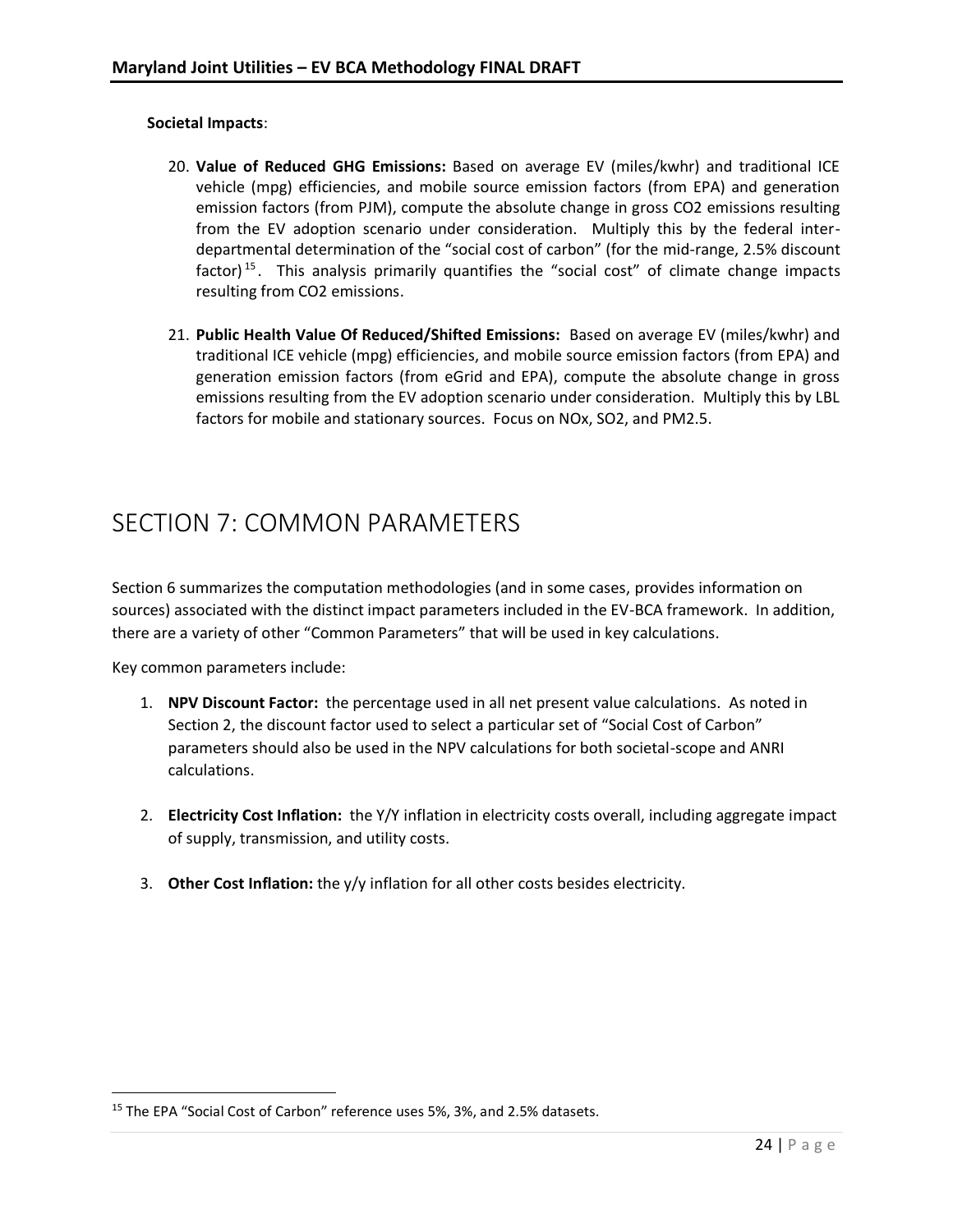# <span id="page-24-0"></span>SECTION 8: IMPORTANT CHARGING DATA REQUIREMENTS

As noted in Section 6, several of the EV-BCA computations depend on real-world data about how, when, and where EV drivers charge their vehicles. There isn't a "single charger" associated with each vehicle – instead, each EV is supported by a full ecosystem of chargers that include private residential chargers, shared-use chargers in multi-family settings, workplace and fleet chargers, and public chargers. There is a growing need for the utilities to collect representative information from customer chargers so that the charging behavior (across the ecosystem) can be quantified in a consistent and granular way. The better this "charging behavior" data set, the better the BCA computations can be in both accuracy and confidence. This same "charging data" will be needed for a variety of other purposes, including program evaluation, program design and optimization, overall market development planning, infrastructure capacity planning, and distribution system impact assessments (among others).

The following details focus only on important data coming from EV chargers – there are a variety of other data elements and sources that will be needed to inform the EV-BCA calculations. Particular attention is needed on EV charging data since this is a relatively new and evolving market, whereas other important factors can be based on experience with other BCA methodologies where there is significant precedent.

Based on the protocols defined in Section 6, the following inventory of data represents a set of "minimum common requirements" for charging data collection across different technologies and charger settings. Two groups of data are needed, with each reported periodically (~monthly): transaction data which characterizes each charging session, and data about the data sources that provide the data. Note that "data source" is a genericized concept that includes physical chargers, but may also include the vehicles themselves and/or specialized metrology.

For each charging transaction, reporting at least monthly, the following information is required:

- 1. A unique "reporting entity" identifier, usually the network operator through which transaction data is reported
- 2. A unique data source identifier (typically a "charger ID")
- 3. A unique charging transaction (or "session") ID
- 4. Which port was used to deliver the transaction (applicable for multi-port chargers)
- 5. Four timestamps that characterize each transaction: plug in, plug out, charging start, and charging\_end.
- 6. Charging duration (which may be different than the difference between charging\_end and charging\_start).
- 7. The quantify of kwhrs delivered with each charging transaction
- 8. A 15-min load profile (i.e. interval data) for each charging transaction
- 9. The amount charged (to the EV driver) for the charging transaction (where applicable)
- 10. The above information is required for each transaction. There are a variety of additional fields desired for each transaction, but which are optional: vehicle ID, vehicle start and end State-Of-Charge, vehicle mileage, charging duration (may be different than the difference between charging start and charging end), peak KW, payment method, transaction end event type, etc.
- 11. The "scope" of each transaction is everything that happens between the "plug-in" and "plug-out" events for a given charger/vehicle interaction. Any interrupted charging sessions should be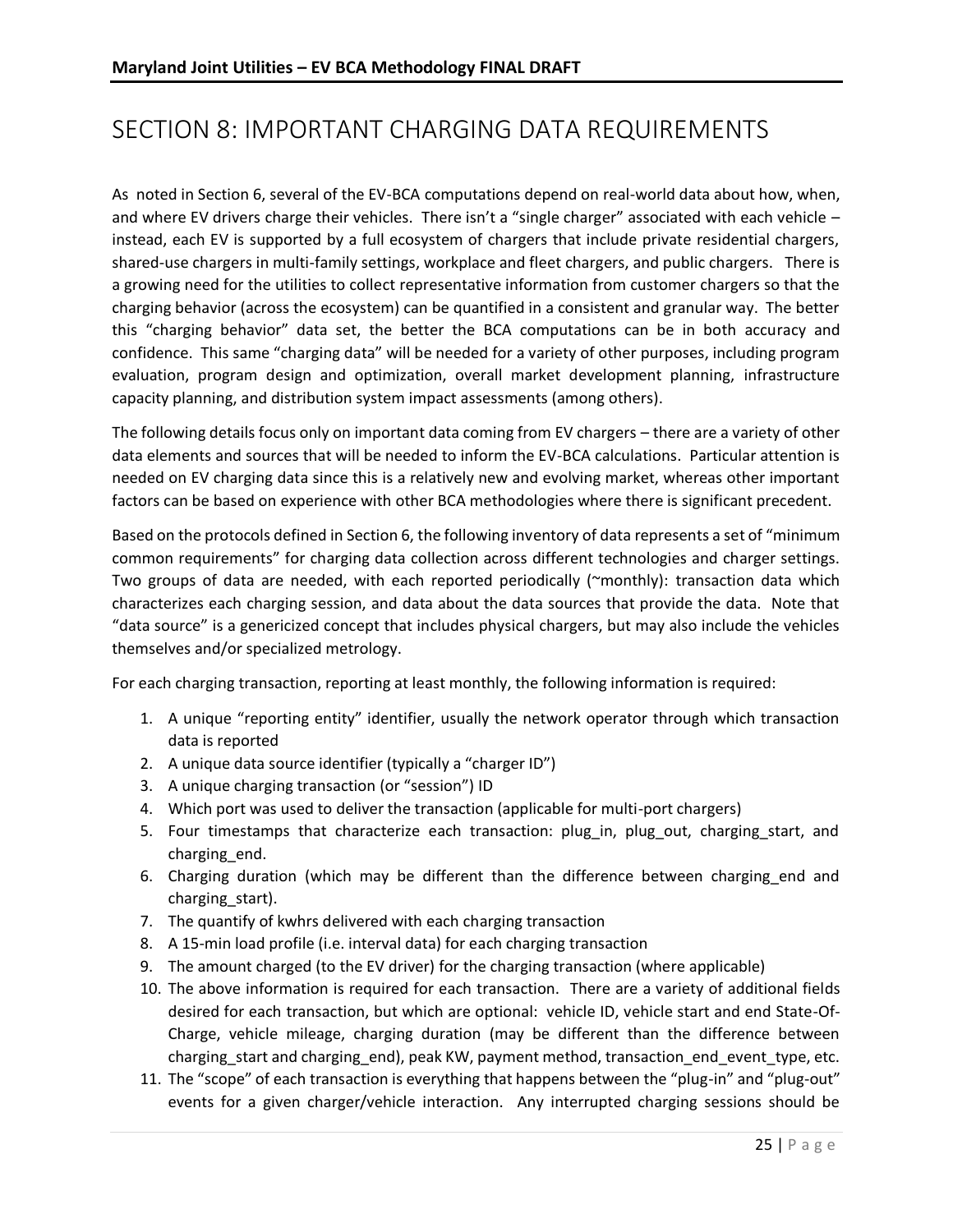consolidated into a single transaction data set that covers the total kwhr-energy delivered and period of vehicle connection.

Separately, it is important to have accurate information about each charger (or other data source, such as a vehicle or telematics device). For each unique "data source ID" referenced in the monthly transaction data, information about the data source (i.e. charger in most cases) is necessary. Key fields include:

- 1. A unique "reporting entity" identifier, usually the network operator through which transaction data is reported
- 2. Unique data source identifier (allows for cross-referencing with transaction data)
- 3. Type of data source (charger make and model, or other data source identifier, etc)
- 4. Number of ports
- 5. Rated power (per port when operated simultaneously)
- 6. Location Address, including Host Site name (where applicable)
- 7. Owner/operator name
- 8. Service Type Code (dedicated service, behind the meter)
- 9. Utility providing service
- 10. Utility account number
- 11. Charge Setting (private home, retail, etc)
- 12. When commissioned
- 13. Operating status at time of report (active, inactive, etc)
- 14. Outage count (for the reporting period)
- 15. Outage duration (in minutes, total of all outages)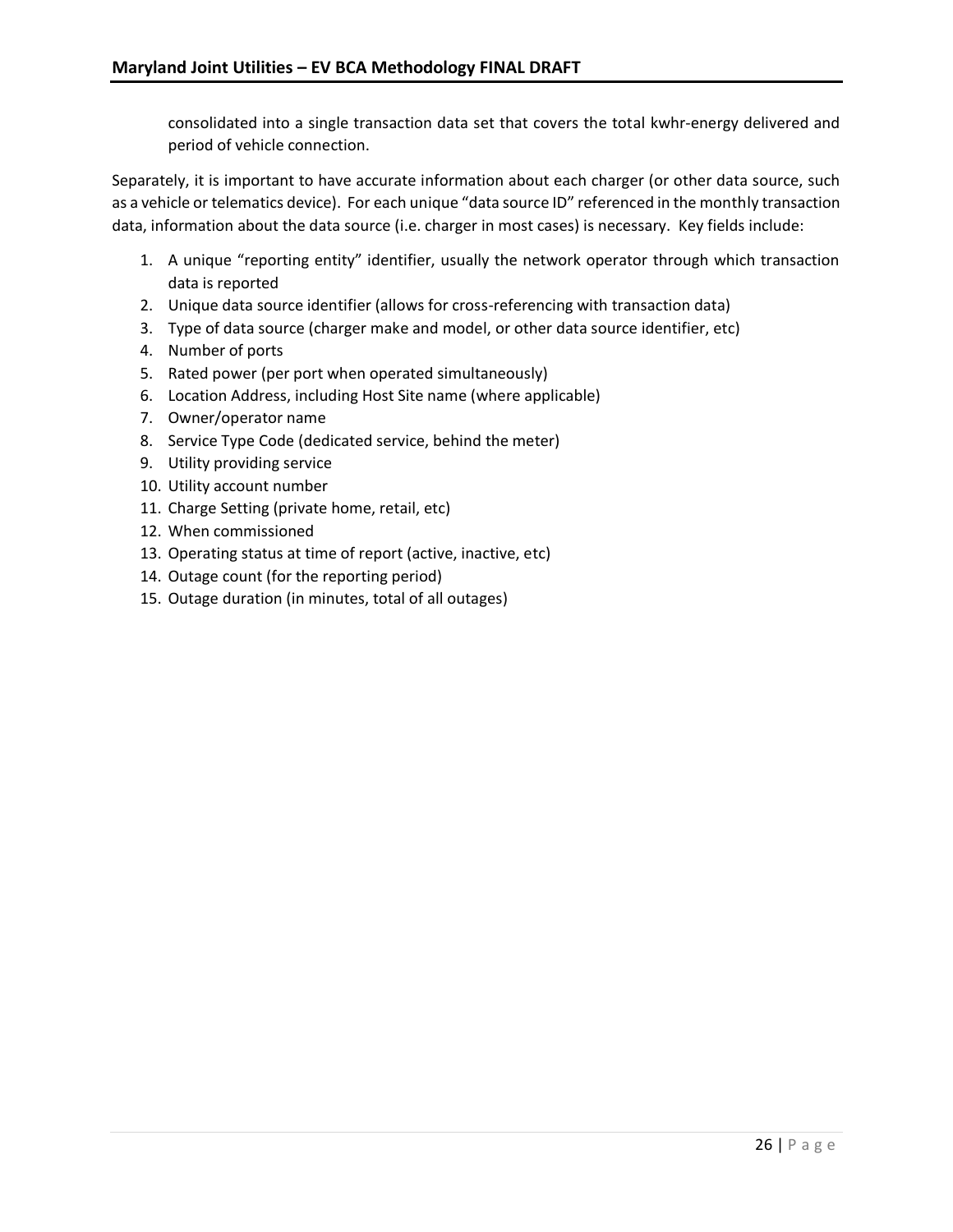# <span id="page-26-0"></span>SECTION 9: GLOSSARY OF ADDITIONAL TERMS

The Section on Impact-Factors included definitions of the portfolio of elements that are to be included in the overall assessment framework. This Glossary provides a definition of other important terms or concepts. The goal in this case is to provide definitions for use within the scope of this whitepaper only.

- 1. **Baseline**: All Benefit/Cost or ratepayer assessments are based on the INCREMENTAL impact of a proposed utility investment compared with the baseline. The baseline represents the conditions for the impacted population (i.e. analysis scope) had the proposed investment not been made. The method by which a baseline is established can have a large impact on Benefit/Cost results.
- 2. **Benefit/Cost:** A quantified assessment of whether a particular population that is impacted by a proposed utility investment is beneficial, meaning that the "benefits exceed the costs". A Benefit/Cost Analysis (BCA) typically quantifies all costs and benefits economically, represents those impacts through a Net Present Value (NPV) calculation, and determines the NPV for all individual impacts when grouped together into Benefits and Costs categories. The Benefit/Cost ratio reflects the NPV of Benefits divided by the NPV of Costs, such that a ratio greater than one indicates that benefits exceed costs. BCA is typically synonymous with "cost effectiveness".
- 3. **Charger**: As used within this whitepaper, a charger is the equipment used to deliver charging services to an EV. It typically includes a physical "box" that contains power electronics and user interfaces, controlling the delivery of power (either AC or DC) through a plug to a vehicle. There are different kinds of chargers, and a variety of standards apply.
- 4. **Charging Infrastructure:** The electrical equipment needed to provide power to a physical charger. That typically includes conductors, trenching, conduit, safety equipment, switchgear, metering, etc. Chargers can be implemented behind new service dedicated to the chargers, or behind existing meters. This infrastructure is often referred to as the charging "make-ready", which could potentially have both utility-side and customer-side components.
- 5. **Cost Effectiveness:** See "Benefit/Cost".
- 6. **DC Fast Charger (DCFC):** A charger that requires high-power AC supply, and which typically delivers DC power to the vehicle at high power levels (at least 50KW, up to 350KW, in some cases higher). There are three different types of DCFC plugs in the US: CCS, CHAdeMO, and a proprietary solution exclusive to Tesla vehicles.
- 7. **Electric Vehicle:** A vehicle that uses an electric motor to turn the wheels, and for purposes of this whitepaper, is supplied by an on-board battery that has been charged predominantly from a source external to the vehicle. There are two types of EVs: Battery Electric Vehicles (BEVs) that operate exclusively from battery power, and Plug-in Hybrid Electric Vehicles that can run from either battery power (charged from an external source) or an on-board fueled engine used to create electricity. BEVs and PHEVs are referred to collectively as Plug-In Electric Vehicles (PEVs),